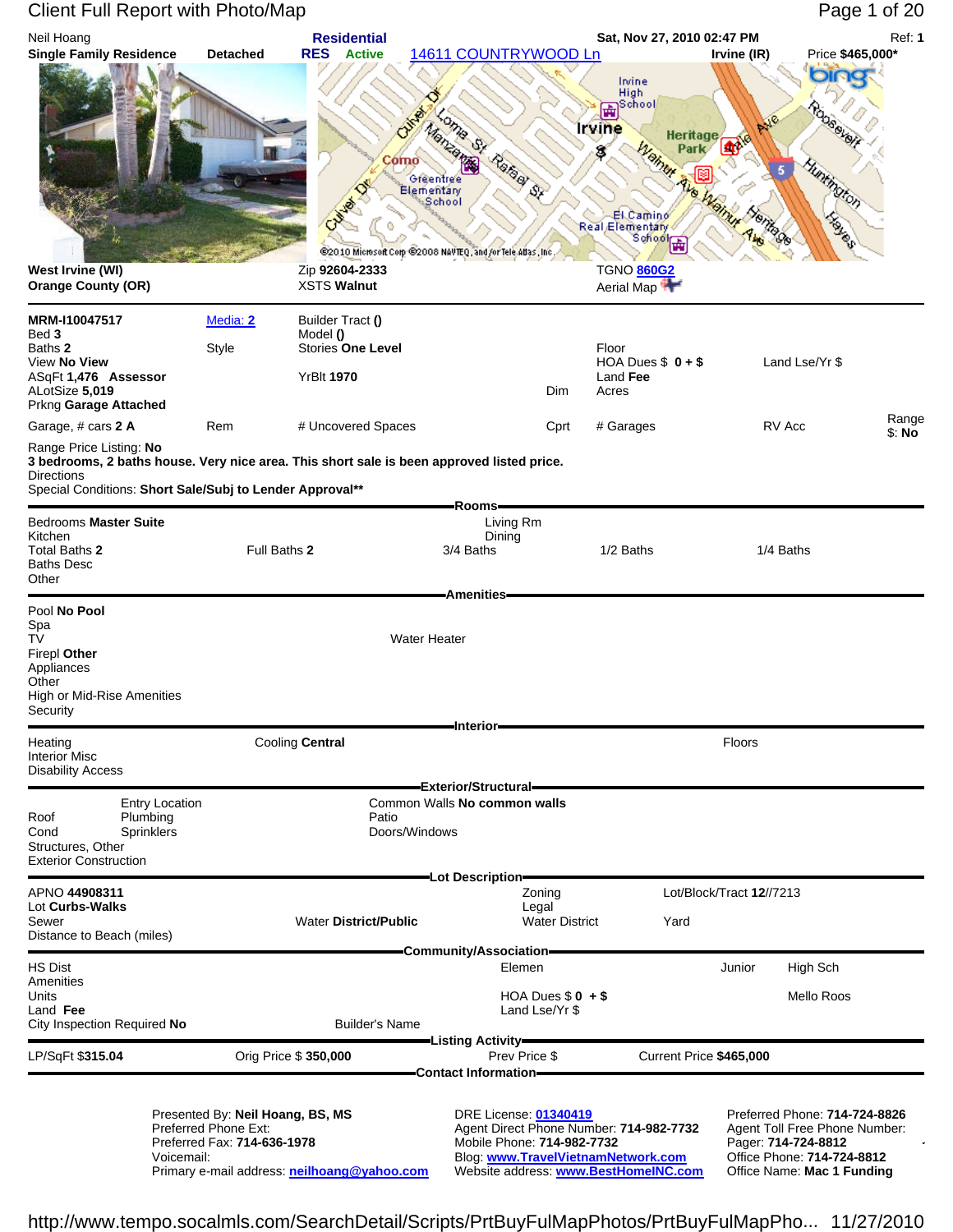### Client Full Report with Photo/Map **Page 2 of 20** All the Security Page 2 of 20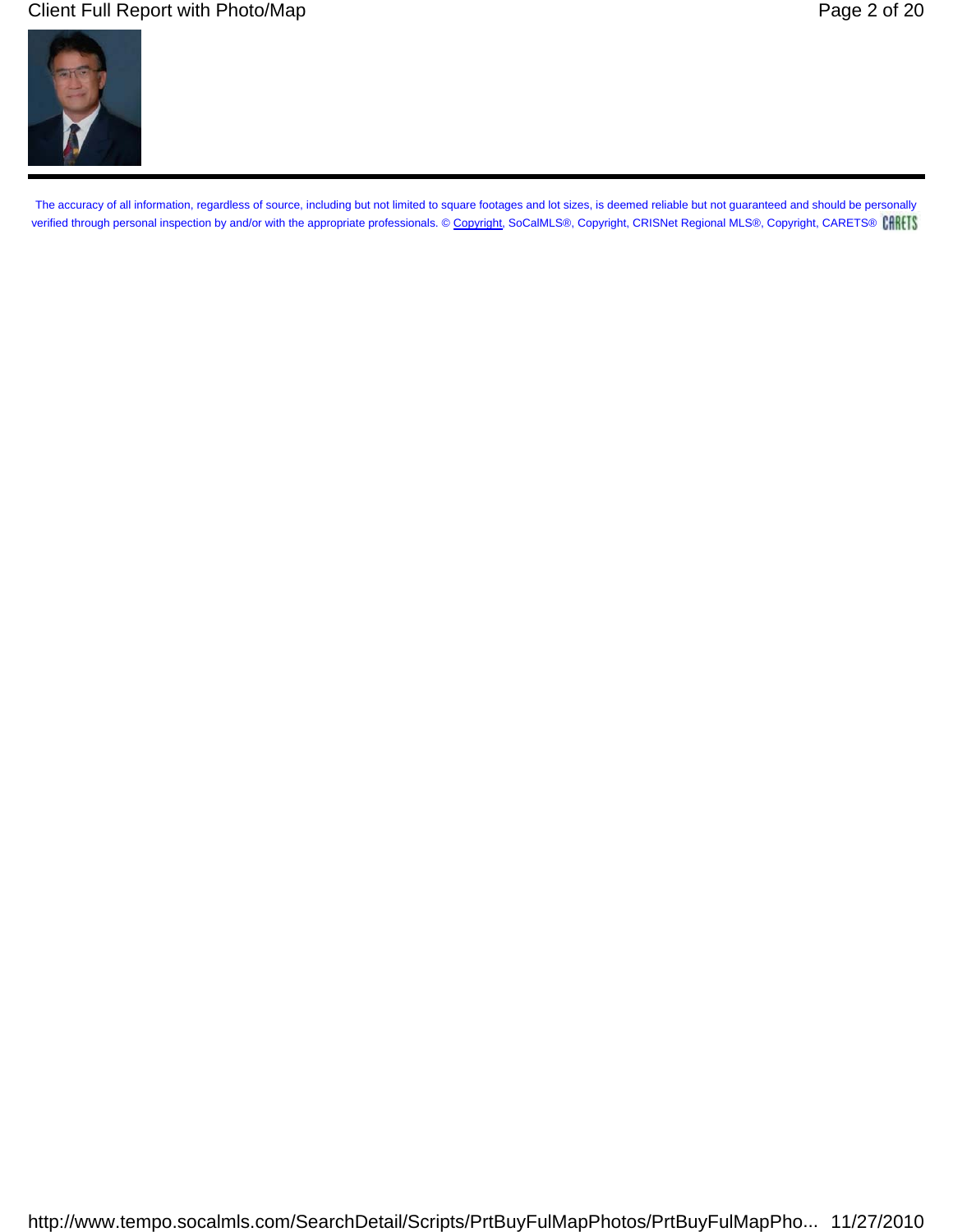| Neil Hoang                                                                                                                                                                                                                                                                                                                                                                                                                                                                                                                                                                                                                                                                                                                                                                                                                                         |                                                        | <b>Residential</b>                                                                                                        | 4482 PARKGLEN Cir                                                                                                                   |                                     | Sat, Nov 27, 2010 02:47 PM                                                                                           |                                                             | Price \$469,990* | Ref: 2          |
|----------------------------------------------------------------------------------------------------------------------------------------------------------------------------------------------------------------------------------------------------------------------------------------------------------------------------------------------------------------------------------------------------------------------------------------------------------------------------------------------------------------------------------------------------------------------------------------------------------------------------------------------------------------------------------------------------------------------------------------------------------------------------------------------------------------------------------------------------|--------------------------------------------------------|---------------------------------------------------------------------------------------------------------------------------|-------------------------------------------------------------------------------------------------------------------------------------|-------------------------------------|----------------------------------------------------------------------------------------------------------------------|-------------------------------------------------------------|------------------|-----------------|
| <b>Single Family Residence</b><br>El Camino Real (EC)<br><b>Orange County (OR)</b>                                                                                                                                                                                                                                                                                                                                                                                                                                                                                                                                                                                                                                                                                                                                                                 | <b>Detached</b>                                        | <b>RES</b><br><b>Active</b><br><b>Dogwer</b><br>$A_{\nu\alpha}$<br>Zip 92604-2340<br><b>XSTS Yale Ave and Walnut Ave.</b> | Como<br><b>READER</b><br>Greentree<br>Elementary<br>School<br>Deerfox<br>@2010 Microsoft Com @2008 NAVTEQ, and for Tele Atlas, Inc. | <b>Emily</b>                        | Heritage Park Regional Library<br><b>Irvine</b><br>Real El Camino<br>$\frac{\Phi}{\Phi}$<br>TGNO 860F3<br>Aerial Map | Irvine (IR)<br><b>Heritage</b><br>Park<br><b>School Haj</b> | bing<br>amur     |                 |
|                                                                                                                                                                                                                                                                                                                                                                                                                                                                                                                                                                                                                                                                                                                                                                                                                                                    |                                                        |                                                                                                                           |                                                                                                                                     |                                     |                                                                                                                      |                                                             |                  |                 |
| MRM-I10068824<br>Bed 3<br>Baths 2<br>View No View<br>ASqFt 1,178 Assessor<br>ALotSize 5,000<br>Prkng Interior Access                                                                                                                                                                                                                                                                                                                                                                                                                                                                                                                                                                                                                                                                                                                               | Media: 8<br>Style                                      | Builder Tract ()<br>Model ()<br><b>Stories One Level</b><br><b>YrBIt 1971</b>                                             |                                                                                                                                     | Dim                                 | Floor<br>HOA Dues $$0 + $$<br>Land Fee<br>Acres                                                                      |                                                             | Land Lse/Yr \$   |                 |
| Garage, # cars 2                                                                                                                                                                                                                                                                                                                                                                                                                                                                                                                                                                                                                                                                                                                                                                                                                                   | Rem                                                    | # Uncovered Spaces                                                                                                        |                                                                                                                                     | Cprt                                | # Garages                                                                                                            |                                                             | RV Acc           | Range<br>\$: No |
| Range Price Listing: No<br>This is not a Short Sale or REO, SEller's will respond to your offer next day. LOWEST PRICE IN THE NEIGHBORHOOD, REDUCED PRICE!!!!<br>STANDARD SALE!!!!!!SELLER WILLING TO NEGOCIATE PRICE, DON'T BE AFRAID TO SUBMIT YOUR OFFER, NO HOA, NO MELLO ROOS. Nice<br>single story home with 3 bedrooms plus den and sun room, fireplace in living room, private yard with pool and jacuzzi, ceramic tile floor in kitchen<br>and dining room, plantation shutters and crown molding throughout, 1 bathroom recently remodeled. Great opportunity to own a detached home in<br>a great community, walking distance to park and playgrounds, close to library, Irvine High, Shopping Center, easy access to freeway. Seller's will<br>credit buyer for carpet replacement.<br><b>Directions</b><br><b>Special Conditions:</b> |                                                        |                                                                                                                           |                                                                                                                                     |                                     |                                                                                                                      |                                                             |                  |                 |
| Bedrooms Master Suite                                                                                                                                                                                                                                                                                                                                                                                                                                                                                                                                                                                                                                                                                                                                                                                                                              |                                                        |                                                                                                                           | -Rooms-<br>Living Rm                                                                                                                |                                     |                                                                                                                      |                                                             |                  |                 |
| Kitchen<br>Total Baths 2<br><b>Baths Desc</b><br>Other Den/Office, Bonus Room                                                                                                                                                                                                                                                                                                                                                                                                                                                                                                                                                                                                                                                                                                                                                                      | Full Baths 2                                           |                                                                                                                           | Dining<br>3/4 Baths                                                                                                                 |                                     | 1/2 Baths                                                                                                            |                                                             | 1/4 Baths        |                 |
|                                                                                                                                                                                                                                                                                                                                                                                                                                                                                                                                                                                                                                                                                                                                                                                                                                                    |                                                        |                                                                                                                           | <b>Amenities</b>                                                                                                                    |                                     |                                                                                                                      |                                                             |                  |                 |
| Pool In Ground<br>Spa In Ground<br>TV<br>Firepl Living Room<br>Appliances<br>Other<br>High or Mid-Rise Amenities<br>Security                                                                                                                                                                                                                                                                                                                                                                                                                                                                                                                                                                                                                                                                                                                       |                                                        |                                                                                                                           | <b>Water Heater</b>                                                                                                                 |                                     |                                                                                                                      |                                                             |                  |                 |
| <b>Heating Baseboard</b>                                                                                                                                                                                                                                                                                                                                                                                                                                                                                                                                                                                                                                                                                                                                                                                                                           |                                                        |                                                                                                                           | -Interior-<br>Cooling Central                                                                                                       |                                     |                                                                                                                      |                                                             | <b>Floors</b>    |                 |
| <b>Interior Misc</b><br><b>Disability Access</b>                                                                                                                                                                                                                                                                                                                                                                                                                                                                                                                                                                                                                                                                                                                                                                                                   |                                                        |                                                                                                                           |                                                                                                                                     |                                     |                                                                                                                      |                                                             |                  |                 |
|                                                                                                                                                                                                                                                                                                                                                                                                                                                                                                                                                                                                                                                                                                                                                                                                                                                    |                                                        |                                                                                                                           | Exterior/Structural=                                                                                                                |                                     |                                                                                                                      |                                                             |                  |                 |
| Roof Shingle<br>Cond<br>Structures, Other<br><b>Exterior Construction</b>                                                                                                                                                                                                                                                                                                                                                                                                                                                                                                                                                                                                                                                                                                                                                                          | <b>Entry Location</b><br>Plumbing<br><b>Sprinklers</b> |                                                                                                                           | Common Walls No common walls<br>Patio<br>Doors/Windows                                                                              |                                     |                                                                                                                      |                                                             |                  |                 |
| APNO 44912359                                                                                                                                                                                                                                                                                                                                                                                                                                                                                                                                                                                                                                                                                                                                                                                                                                      |                                                        |                                                                                                                           | -Lot Description-                                                                                                                   | Zoning                              |                                                                                                                      | Lot/Block/Tract 51//7233                                    |                  |                 |
| Lot Some Landscaping, Cul-De-Sac<br>Sewer<br>Distance to Beach (miles)                                                                                                                                                                                                                                                                                                                                                                                                                                                                                                                                                                                                                                                                                                                                                                             |                                                        | <b>Water District/Public</b>                                                                                              |                                                                                                                                     | Legal<br><b>Water District</b>      |                                                                                                                      | Yard Block Wall, Wood                                       |                  |                 |
| HS Dist                                                                                                                                                                                                                                                                                                                                                                                                                                                                                                                                                                                                                                                                                                                                                                                                                                            |                                                        |                                                                                                                           | -Community/Association-<br>Elemen                                                                                                   |                                     |                                                                                                                      | Junior                                                      | High Sch         |                 |
| Amenities<br>Units<br>Land Fee<br>City Inspection Required No                                                                                                                                                                                                                                                                                                                                                                                                                                                                                                                                                                                                                                                                                                                                                                                      |                                                        | <b>Builder's Name</b>                                                                                                     |                                                                                                                                     | HOA Dues $$0 + $$<br>Land Lse/Yr \$ |                                                                                                                      |                                                             | Mello Roos       |                 |
| LP/SqFt \$398.97                                                                                                                                                                                                                                                                                                                                                                                                                                                                                                                                                                                                                                                                                                                                                                                                                                   |                                                        | Orig Price \$529,900                                                                                                      | -Listing Activity <del>–</del><br>Prev Price \$                                                                                     |                                     |                                                                                                                      | Current Price \$469,990                                     |                  |                 |
|                                                                                                                                                                                                                                                                                                                                                                                                                                                                                                                                                                                                                                                                                                                                                                                                                                                    |                                                        |                                                                                                                           | <b>Contact Information-</b>                                                                                                         |                                     |                                                                                                                      |                                                             |                  |                 |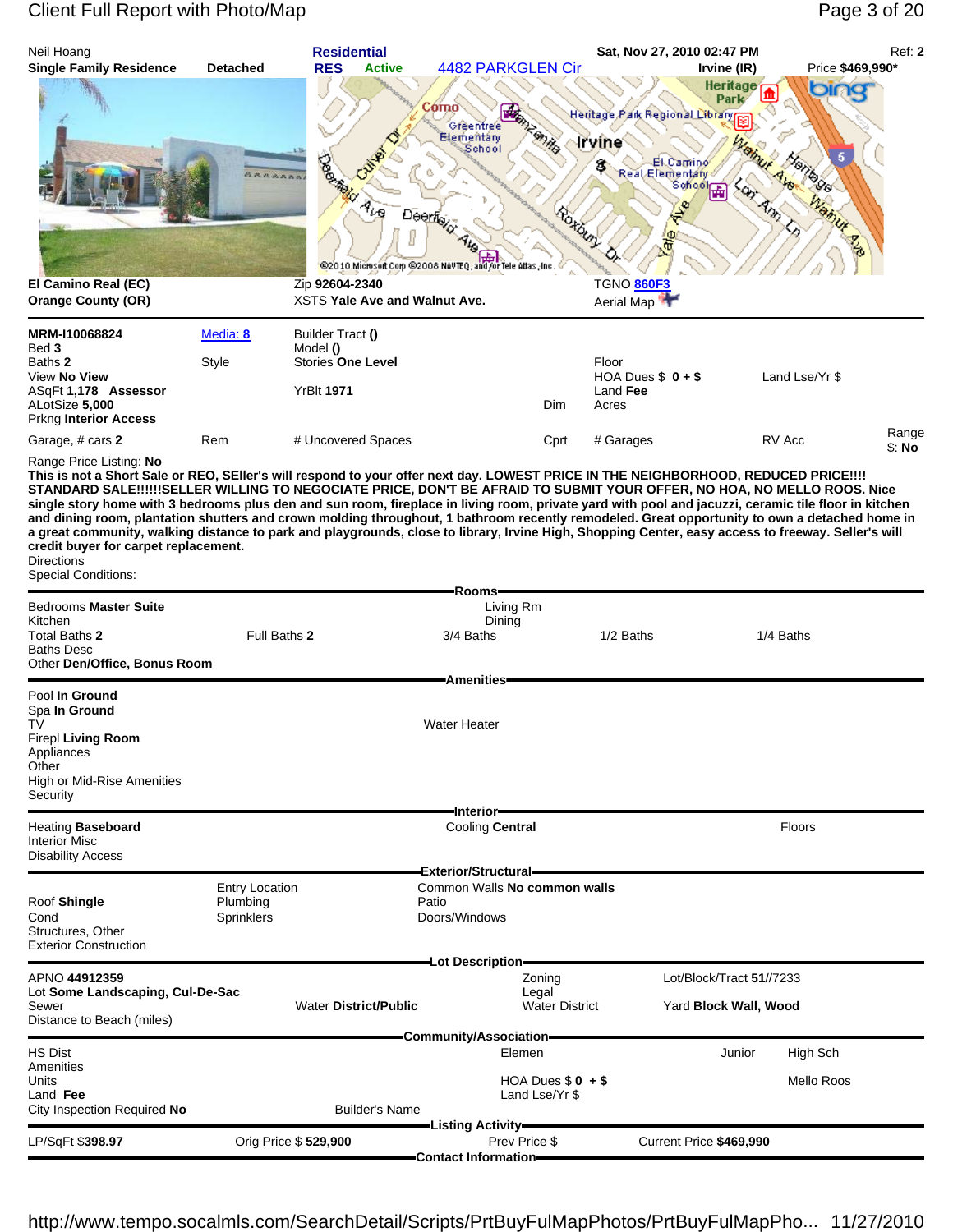### Client Full Report with Photo/Map **Page 4 of 20** Page 4 of 20



Presented By: **Neil Hoang, BS, MS** DRE License: **01340419** Preferred Phone: **714-724-8826** Preferred Phone Ext: **Agent Direct Phone Number: 714-982-7732** Agent Toll Free Phone Number: **Preferred Fax: 714-636-1978** Agent Toll Free Phone Number: **Preferred Fax: 714-636-1978** Agent: **714-982-7732** Agent: **714-724-8** Primary e-mail address: **neilhoang@yahoo.com** 

Mobile Phone: **714-982-7732** Pager: **714-724-8812**<br>Blog: www.TravelVietnamNetwork.com Office Phone: 714-724-8812 Voicemail: Blog: **www.TravelVietnamNetwork.com** Office Phone: **714-724-8812**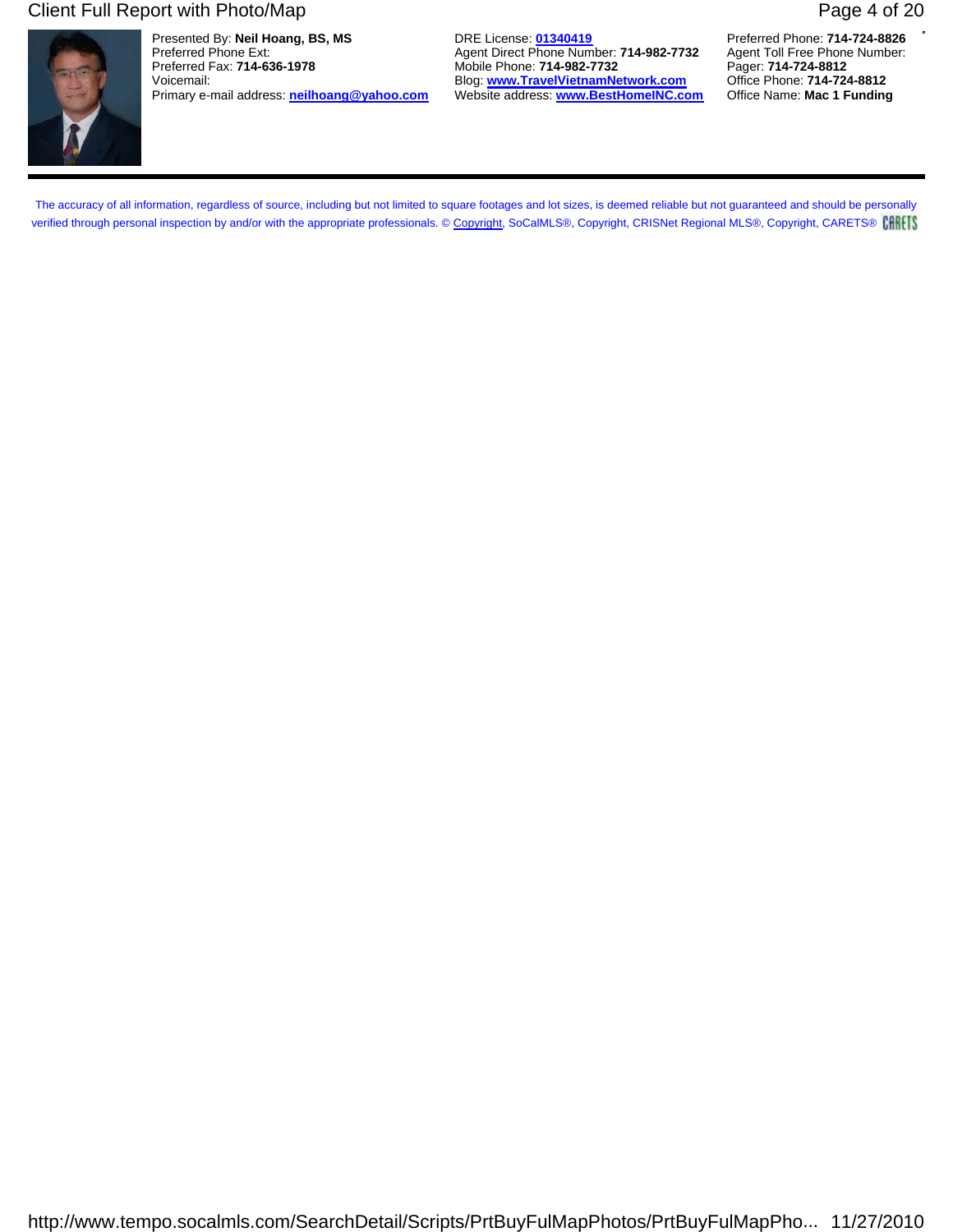## Client Full Report with Photo/Map **Page 5 of 20** Page 5 of 20

| Neil Hoang                                                                                                                                                                                        |                                                          | <b>Residential</b>                                                                                                              |                                                                            |                                                                     | Sat, Nov 27, 2010 02:47 PM                                                                                                        |                                                                | Ref: 3 |
|---------------------------------------------------------------------------------------------------------------------------------------------------------------------------------------------------|----------------------------------------------------------|---------------------------------------------------------------------------------------------------------------------------------|----------------------------------------------------------------------------|---------------------------------------------------------------------|-----------------------------------------------------------------------------------------------------------------------------------|----------------------------------------------------------------|--------|
| <b>Single Family Residence</b><br>Northwood (NW)<br><b>Orange County (OR)</b>                                                                                                                     | <b>Detached</b>                                          | <b>RES</b><br><b>Active</b><br><b>Children</b><br>@2010 Microsoft Corp @2008 NAVTEQ, and /or Tele Atlas, Inc.<br>Zip 92620-3209 | 58 Bridgeport<br><b>XSTS Yale/Trabuco/Southwood</b>                        | Frabileo Rd<br><b>Irvine</b><br><b>COSSE KON</b>                    | Irvine (IR)<br>Grape<br>呵<br><b>DUBE</b><br><b>TGNO 860G1</b><br>Aerial Map                                                       | Price \$485,000*<br>The<br><b>BShto od</b><br>mbus             | max    |
| S632698<br>Bed 3<br>Baths 3<br>View No View<br>ASqFt 1,424 Assessor<br>ALotSize 3,500<br>Prkng Garage - Front Entry                                                                               | Media: 5<br>Style Contemporary                           | Model (5)<br><b>Stories Two Levels</b><br>YrBlt 1984 Assessor<br>Assessor                                                       | <b>Builder Tract Bainbridge (BAIN)</b>                                     | Dim                                                                 | Floor<br>HOA Dues $$97 + $0$<br>Land Fee<br>Acres 0.08 Assessor                                                                   | Land Lse/Yr \$                                                 | Range  |
| Garage, # cars 2<br>Range Price Listing: No<br>AMAZING WITH GEORGEOUS PALM TREES AND BUSHES. GREAT CURB APPEAL.<br>Directions see map<br>Special Conditions: Short Sale/Subj to Lender Approval** | Rem                                                      | # Uncovered Spaces                                                                                                              | Rooms-                                                                     | Cprt                                                                | # Garages<br>A GREAT BEATIFULL SINGLE FAMILY HOME IN A DESIREABLE AREA OF IRVINE, WOOD FLOORS AND WINDOW TREATMENTS. BACK YARD IS | RV Acc                                                         | \$: No |
| Bedrooms All Bedrooms Up<br>Kitchen Formica Counters<br>Total Baths 3<br>Baths Desc Fiberglass Shower Enclosure<br>Other                                                                          | Full Baths 2                                             |                                                                                                                                 | 3/4 Baths 0                                                                | Living Rm Living Rm Entrance<br>Dining Family Room<br>$1/2$ Baths 1 |                                                                                                                                   | 1/4 Baths $0$                                                  |        |
| Pool No Pool<br>Spa No Spa<br>TV Cable TV<br>Firepl Family Room / Brick / Gas Starter<br>Appliances Freestanding Gas Range<br>Other<br>High or Mid-Rise Amenities<br>Security                     |                                                          | Water Heater Natural Gas                                                                                                        | Amenities-<br>-Interior-                                                   |                                                                     |                                                                                                                                   |                                                                |        |
| <b>Heating Forced Air</b><br><b>Interior Misc</b><br><b>Disability Access None</b>                                                                                                                |                                                          | Cooling Other                                                                                                                   |                                                                            | Floors Wall-to-Wall Carpet                                          |                                                                                                                                   |                                                                |        |
| Roof Composition<br>Cond<br>Structures, Other<br><b>Exterior Construction Stucco</b>                                                                                                              | Plumbing<br>Sprinklers                                   | Entry Location Ground Level - no steps                                                                                          | Exterior/Structural-                                                       | Patio                                                               | Common Walls No common walls<br>Doors/Windows                                                                                     |                                                                |        |
| APNO 529-301-30                                                                                                                                                                                   |                                                          |                                                                                                                                 | -Lot Description-                                                          | Zoning                                                              | Lot/Block/Tract 5//12148                                                                                                          |                                                                |        |
| Lot<br>Sewer In Street Paid<br>Distance to Beach (miles)                                                                                                                                          |                                                          | Water Meter on Property                                                                                                         |                                                                            | Legal<br><b>Water District</b>                                      | Yard Block Wall                                                                                                                   |                                                                |        |
| <b>HS Dist Irvine Unified School District</b><br>Amenities<br>Units<br>Land Fee<br>City Inspection Required No                                                                                    |                                                          | <b>Builder's Name</b>                                                                                                           | -Community/Association-<br>Elemen<br>HOA Dues $$97 + $0$<br>Land Lse/Yr \$ |                                                                     | Junior                                                                                                                            | High Sch<br>Mello Roos No                                      |        |
| LP/SqFt \$340.59                                                                                                                                                                                  | Orig Price \$ 390,000                                    |                                                                                                                                 | -Listing Activity <del>—</del><br>Prev Price \$490,000                     |                                                                     | Current Price \$485,000                                                                                                           |                                                                |        |
|                                                                                                                                                                                                   | Presented By: Neil Hoang, BS, MS<br>Preferred Phone Ext: |                                                                                                                                 | <b>Contact Information=</b><br><b>DRE License: 01340419</b>                | Agent Direct Phone Number: 714-982-7732                             |                                                                                                                                   | Preferred Phone: 714-724-8826<br>Agent Toll Free Phone Number: |        |

Preferred Fax: **714-636-1978** Mobile Phone: **714-982-7732** Pager: **714-724-8812** Preferred Phone Ext: The Ext: The Ext: Agent Direct Phone Number: **714-982-7732**<br>Preferred Fax: **714-636-1978** Mobile Phone: **714-982-7732** Pager: **714-724-8812**<br>Voicemail: Blog: www.TravelVietnamNetwork.com Office Phone: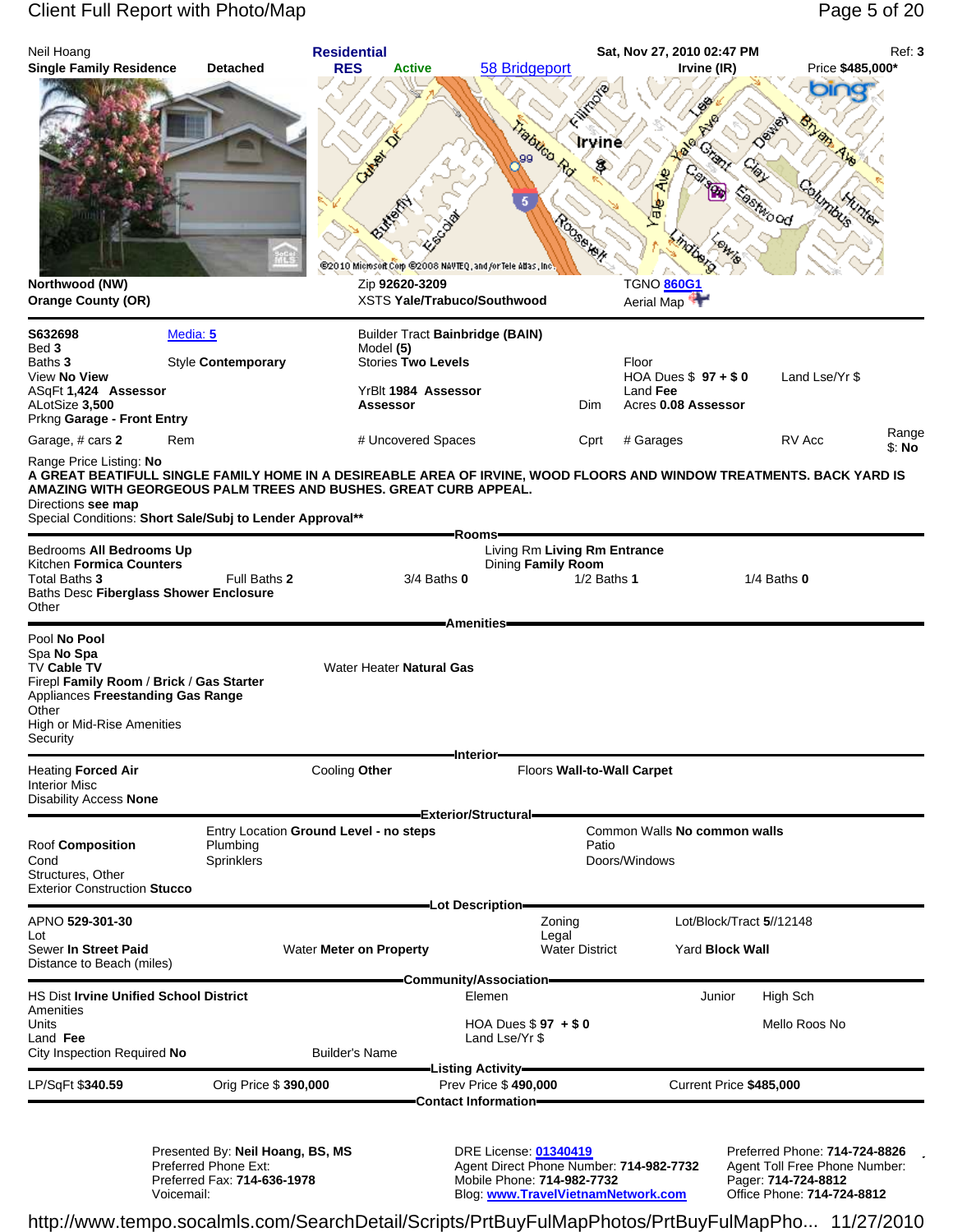### Client Full Report with Photo/Map **Page 6 of 20** Number 20 20

Primary e-mail address: **neilhoang@yahoo.com** Website address: **www.BestHomeINC.com** Office Name: **Mac 1 Funding**

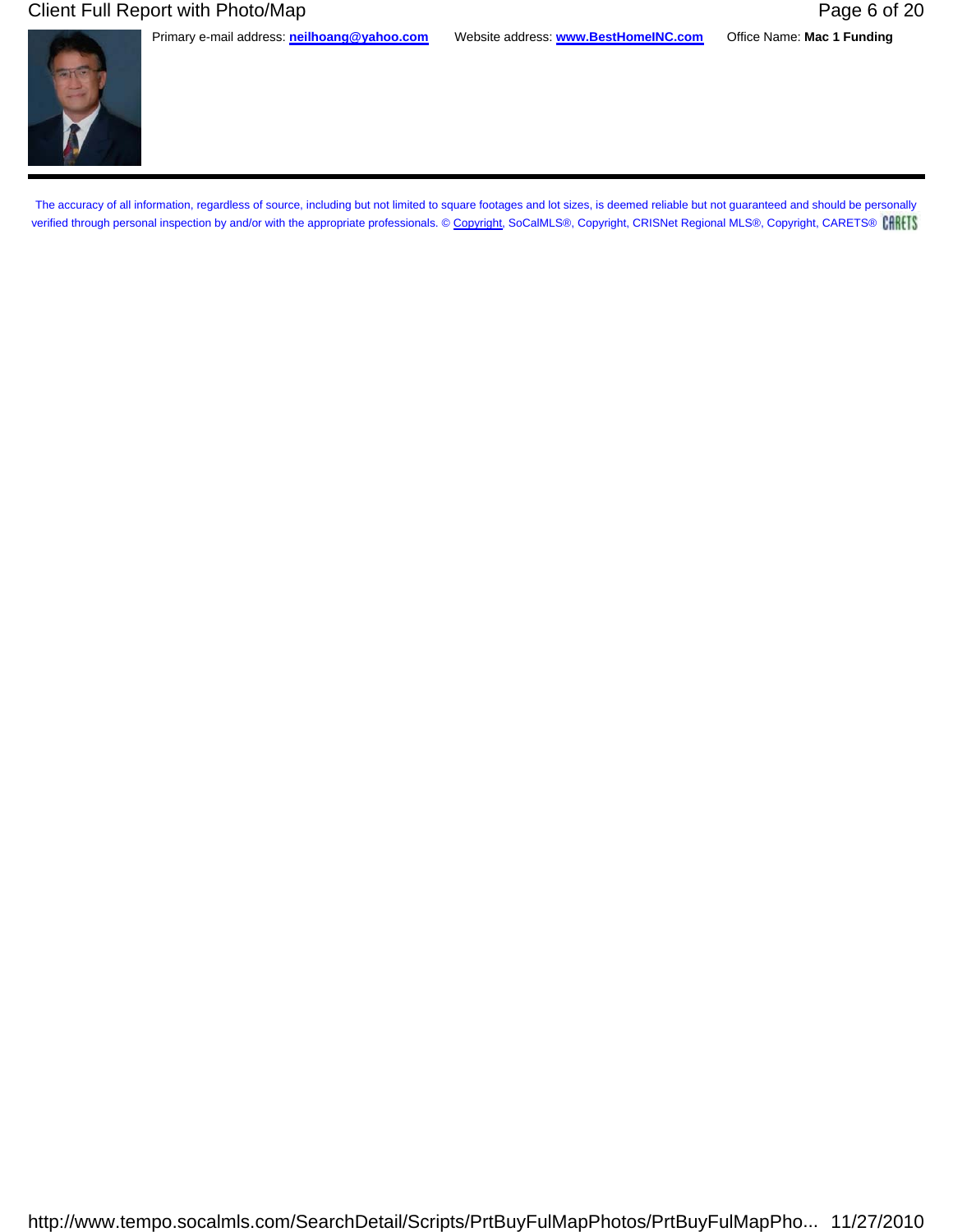### Client Full Report with Photo/Map Page 7 of 20



Presented By: **Neil Hoang, BS, MS** DRE License: **01340419** Preferred Phone: **714-724-8826** Preferred Phone Ext: Agent Direct Phone Number: **714-982-7732** Agent Toll Free Phone Number: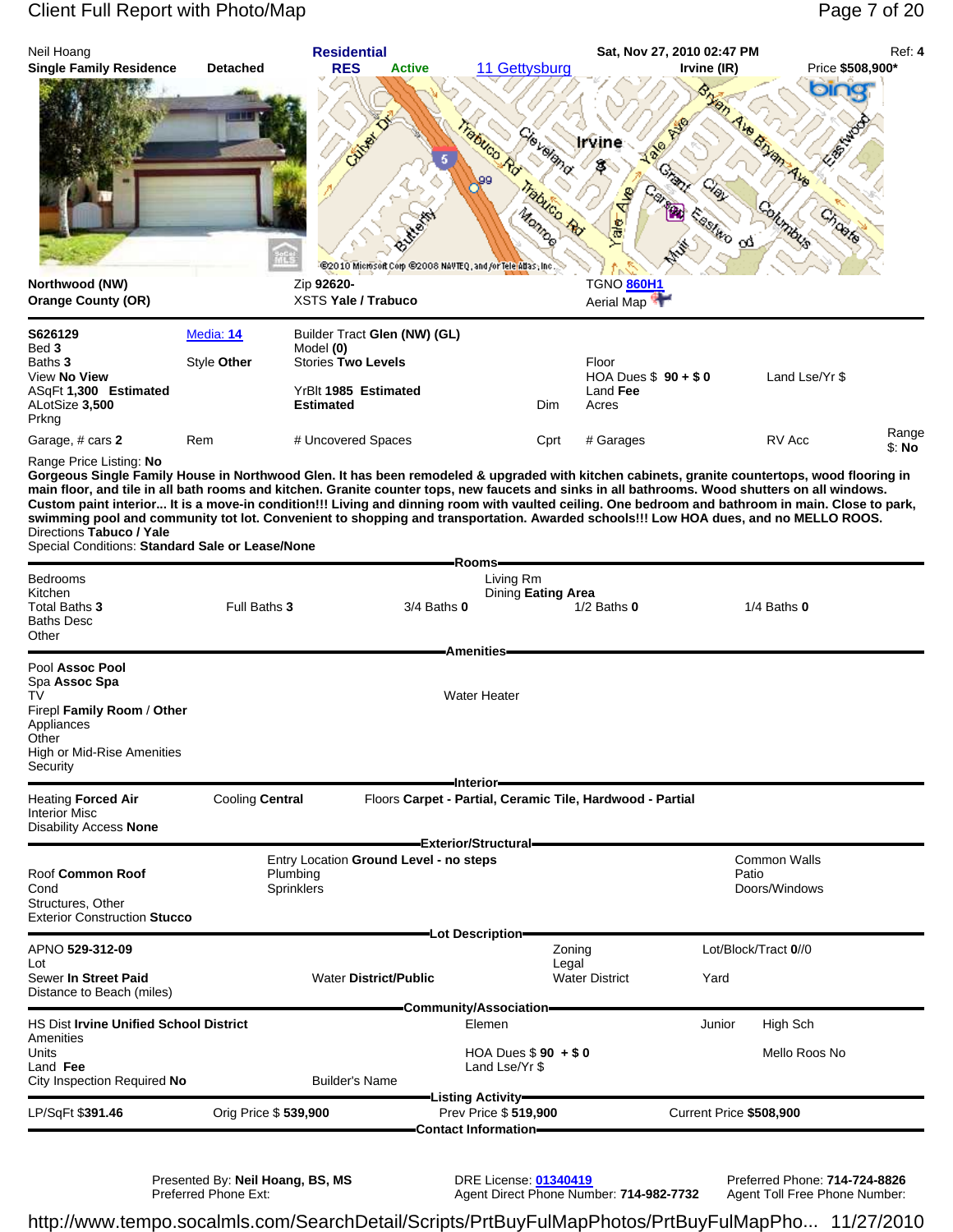### Client Full Report with Photo/Map **Page 8 of 20**

Preferred Fax: **714-636-1978** Mobile Phone: **714-982-7732** Pager: **714-724-8812** Blog: **www.TravelVietnamNetwork.com**<br>Website address: **www.BestHomeINC.com** Primary e-mail address: **neilhoang@yahoo.com** Website address: **www.BestHomeINC.com** Office Name: **Mac 1 Funding**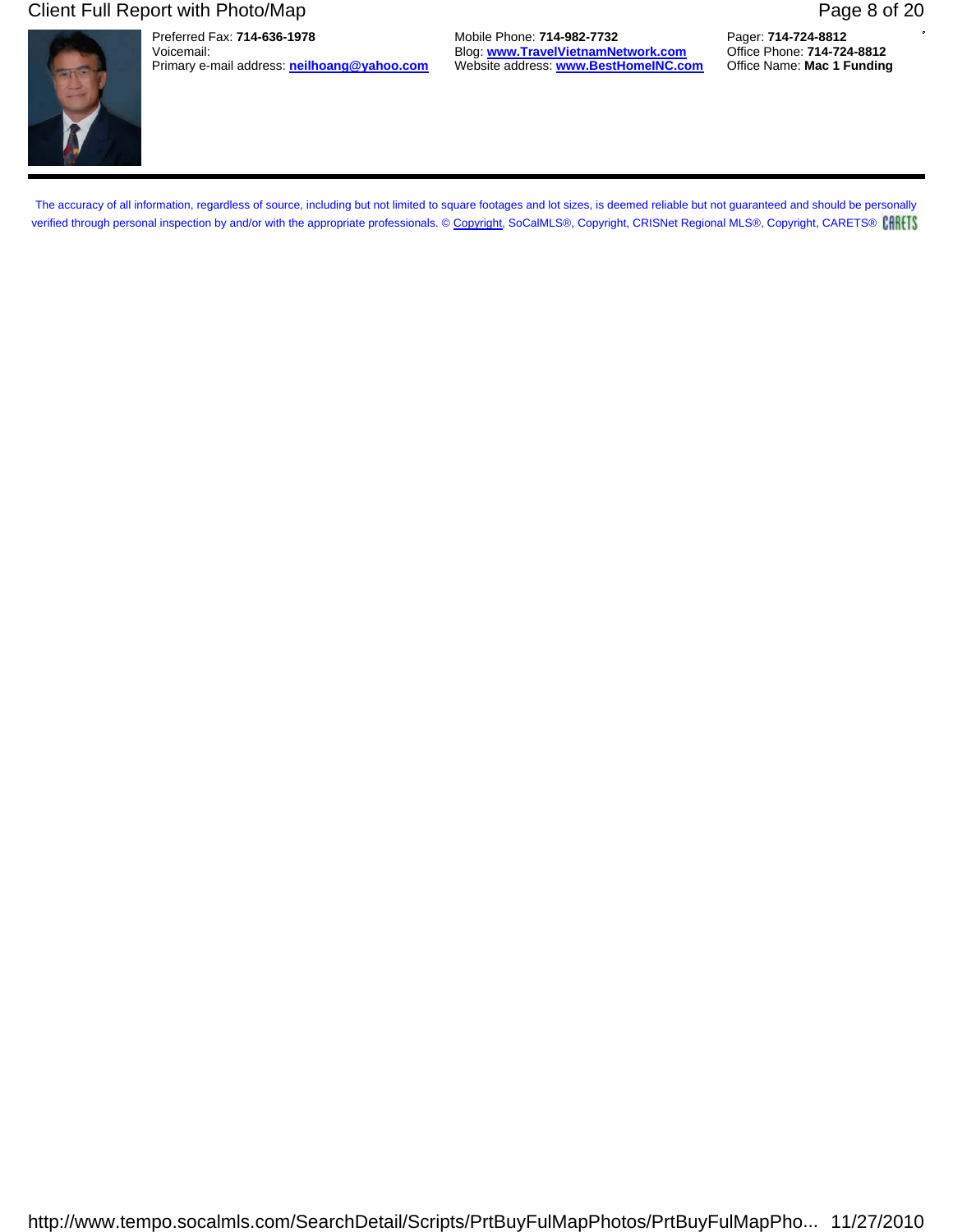# Client Full Report with Photo/Map **Page 9 of 20** All end of 20

| Neil Hoang                                                                                                                                                                                                                                                                                            |                               | <b>Residential</b>                     |                                                                                         |                                               | Sat, Nov 27, 2010 02:47 PM                            |                          | Ref: 5                          |
|-------------------------------------------------------------------------------------------------------------------------------------------------------------------------------------------------------------------------------------------------------------------------------------------------------|-------------------------------|----------------------------------------|-----------------------------------------------------------------------------------------|-----------------------------------------------|-------------------------------------------------------|--------------------------|---------------------------------|
| <b>Single Family Residence</b>                                                                                                                                                                                                                                                                        | <b>Detached</b>               | <b>RES</b><br><b>Active</b>            |                                                                                         | 5151 DOANOKE Ave                              |                                                       | Irvine (IR)              | Price \$500,000 -<br>\$529,000* |
| El Camino Real (EC)<br><b>Orange County (OR)</b>                                                                                                                                                                                                                                                      | 09 15 20                      | Zip 92604-<br><b>XSTS WALNUT/YALE</b>  | Roxbury<br>$\frac{5}{2}$<br>@2010 Microsoft Corp @2008 NAVTEQ, and /or Tele Atlas, Inc. | Comment<br>Saltwood Ave<br><b>Eaglify Ave</b> | <u>Irvine</u><br>3<br><b>TGNO 860G3</b><br>Aerial Map | 5                        | oinc                            |
| P752184                                                                                                                                                                                                                                                                                               | Media: 6                      |                                        | Builder Tract El Camino Glen (CH)                                                       |                                               |                                                       |                          |                                 |
| Bed 4<br>Baths 3                                                                                                                                                                                                                                                                                      | Style Colonial                | Model (*)<br><b>Stories Two Levels</b> |                                                                                         |                                               | Floor                                                 |                          |                                 |
| View No View                                                                                                                                                                                                                                                                                          |                               |                                        |                                                                                         |                                               | HOA Dues $$0 + $0$                                    | Land Lse/Yr \$           |                                 |
| ASqFt 1,976 Landlord/Tenant/Seller<br>ALotSize 5,543<br>Prkng Garage - Single Door                                                                                                                                                                                                                    |                               | <b>Assessor</b>                        | YrBlt 1970 Landlord/Tenant/Seller                                                       | Dim                                           | Land Fee<br>Acres                                     |                          |                                 |
| Garage, # cars 2                                                                                                                                                                                                                                                                                      | Rem 1                         | # Uncovered Spaces                     |                                                                                         | Cprt                                          | # Garages                                             | RV Acc                   | Range<br>\$: Yes                |
| Range Price Listing: Yes<br>TWO STORIES, 4 BEDROOM, 3 BATHS, EL CAMINO TRACT. NEW KITCHEN CABINET, NEW GRANITE COUNTER TOP. PROPERTY SOLD 'AS IS'                                                                                                                                                     |                               |                                        |                                                                                         |                                               |                                                       |                          |                                 |
| CONDITION. SELLERS ARE VERY MOTIVATED.<br>Directions TAKE 5 SOUTH, EXIT CULVER TURN RIGHT, LEFT WALNUT, PASS YALE, RIGHT ON RYEWOOD, LEFT ON LORI ANN, RIGHT SWEETAN,<br><b>LEFT ON DOANOKE.</b><br>Special Conditions: Short Sale/Subj to Lender Approval**<br>Bedrooms 2 Master Bedrooms<br>Kitchen |                               |                                        |                                                                                         | Rooms-<br>Living Rm<br>Dining In Kitchen      |                                                       |                          |                                 |
| Total Baths 3<br><b>Baths Desc</b><br>Other                                                                                                                                                                                                                                                           | Full Baths 2                  |                                        | 3/4 Baths 1                                                                             | <b>Amenities</b>                              | $1/2$ Baths $0$                                       | $1/4$ Baths $0$          |                                 |
| Pool No Pool<br>Spa No Spa<br>TV                                                                                                                                                                                                                                                                      |                               | Water Heater Gas                       |                                                                                         |                                               |                                                       |                          |                                 |
| Firepl Family Room / Brick / Gas Starter<br>Appliances<br>Other<br>High or Mid-Rise Amenities<br>Security                                                                                                                                                                                             |                               |                                        |                                                                                         | Interior-                                     |                                                       |                          |                                 |
| <b>Heating Forced Air</b>                                                                                                                                                                                                                                                                             | Cooling Wall/Window           |                                        |                                                                                         |                                               | Floors Ceramic Tile, Wall-to-Wall Carpet              |                          |                                 |
| <b>Interior Misc</b><br><b>Disability Access None</b>                                                                                                                                                                                                                                                 |                               |                                        |                                                                                         | Exterior/Structural=                          |                                                       |                          |                                 |
|                                                                                                                                                                                                                                                                                                       |                               | Entry Location Other                   |                                                                                         |                                               | Common Walls No common walls                          |                          |                                 |
| <b>Roof Concrete Tile</b><br>Cond                                                                                                                                                                                                                                                                     | Plumbing<br><b>Sprinklers</b> |                                        |                                                                                         | Patio<br>Doors/Windows                        |                                                       |                          |                                 |
| Structures, Other<br><b>Exterior Construction Stucco</b>                                                                                                                                                                                                                                              |                               |                                        |                                                                                         | -Lot Description-                             |                                                       |                          |                                 |
| APNO 449-093-10                                                                                                                                                                                                                                                                                       |                               |                                        |                                                                                         | Zoning                                        |                                                       | Lot/Block/Tract 22//7062 |                                 |
| Lot<br>Sewer In, Connected & Paid<br>Distance to Beach (miles)                                                                                                                                                                                                                                        |                               | <b>Water District/Public</b>           |                                                                                         | Legal<br><b>Water District</b>                | Yard                                                  |                          |                                 |
|                                                                                                                                                                                                                                                                                                       |                               |                                        |                                                                                         | Community/Association=                        |                                                       |                          |                                 |
| <b>HS Dist Other</b><br>Amenities                                                                                                                                                                                                                                                                     |                               |                                        |                                                                                         | Elemen                                        |                                                       | High Sch<br>Junior       |                                 |
| Units<br>Land Fee<br>City Inspection Required No                                                                                                                                                                                                                                                      |                               | <b>Builder's Name</b>                  |                                                                                         | HOA Dues $$0 + $0$<br>Land Lse/Yr \$          |                                                       | Mello Roos No            |                                 |
|                                                                                                                                                                                                                                                                                                       |                               |                                        | -Listing Activity-                                                                      |                                               |                                                       |                          |                                 |
| LP/SqFt \$267.71                                                                                                                                                                                                                                                                                      | Orig Price \$549,000          |                                        | Prev Price \$549,000                                                                    | Contact Information=                          | Current Price \$500,000 - \$529,000                   |                          |                                 |
|                                                                                                                                                                                                                                                                                                       |                               |                                        |                                                                                         |                                               |                                                       |                          |                                 |

Presented By: **Neil Hoang, BS, MS** DRE License: **01340419** Preferred Phone: **714-724-8826**

Preferred Phone Ext: Agent Direct Phone Number: **714-982-7732** Agent Toll Free Phone Number: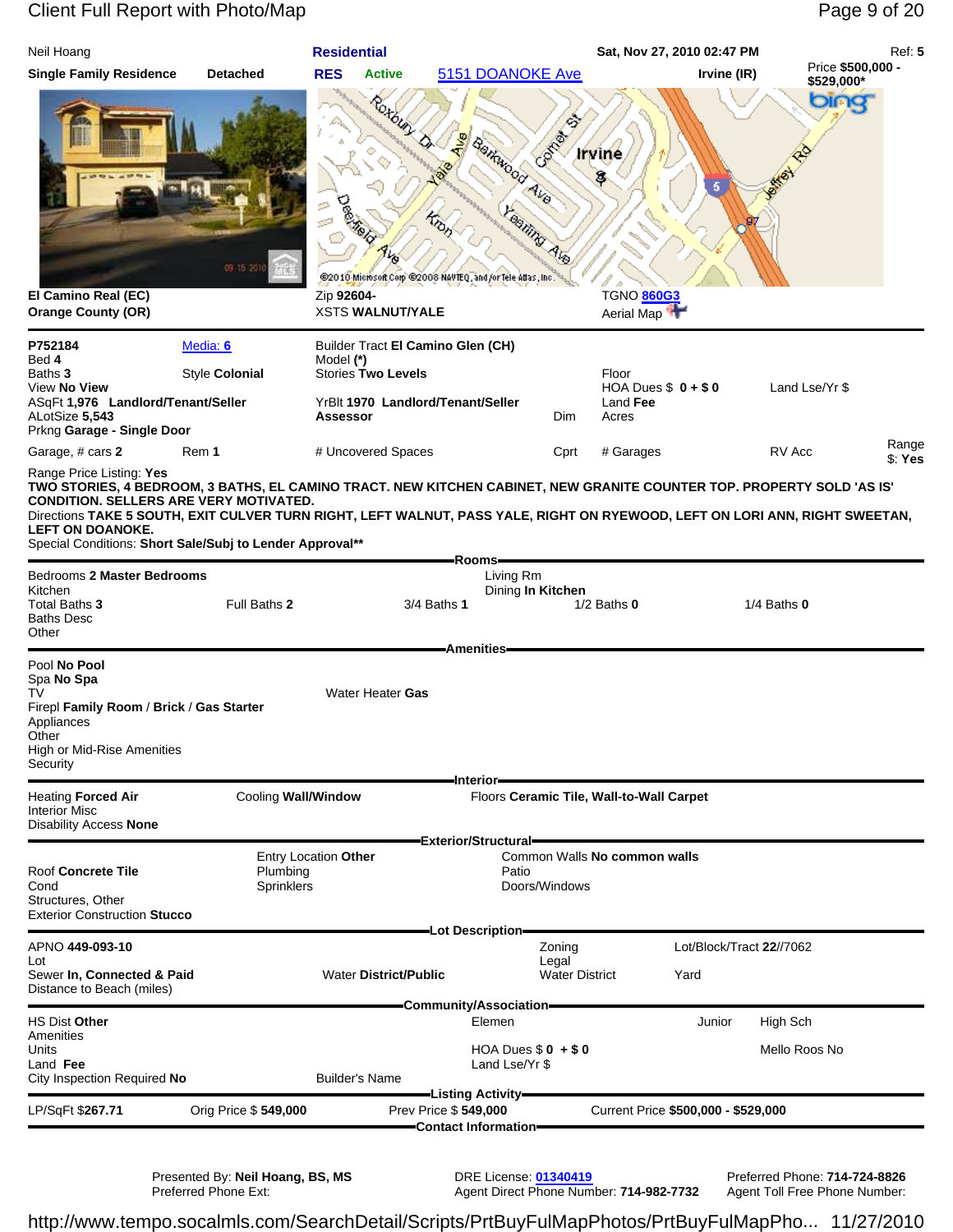### Client Full Report with Photo/Map **Page 10 of 20** Page 10 of 20

Preferred Fax: **714-636-1978** Mobile Phone: **714-982-7732** Pager: **714-724-8812** Blog: **www.TravelVietnamNetwork.com**<br>Website address: **www.BestHomeINC.com** Primary e-mail address: **neilhoang@yahoo.com** Website address: **www.BestHomeINC.com** Office Name: **Mac 1 Funding**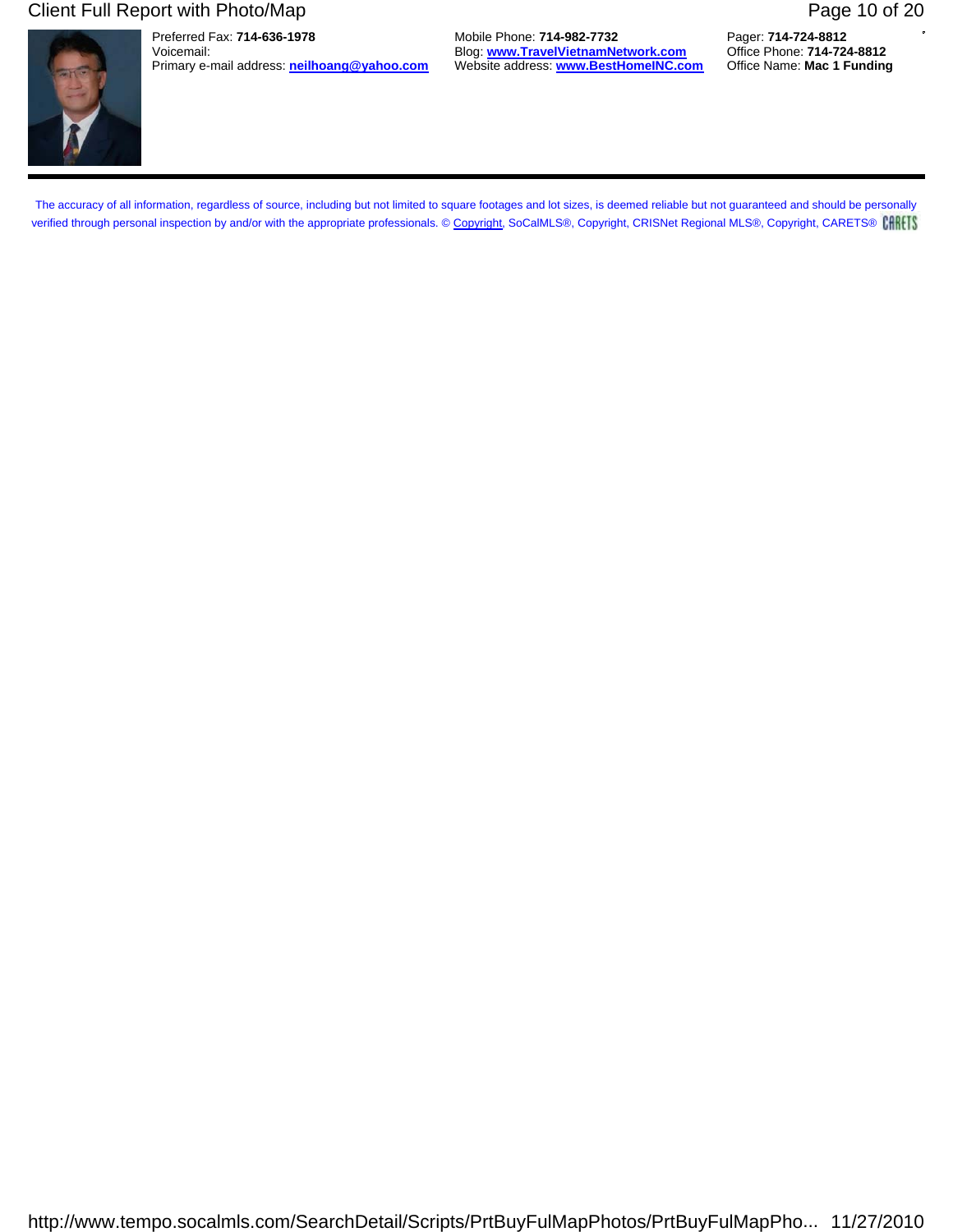| Neil Hoang<br><b>Single Family Residence</b>                                                                           | <b>Detached</b>                                                                                                                                                                                                                                                                                                                                                                                                                                                                    | <b>Residential</b><br><b>RES</b><br><b>Active</b>                                                           | 47 Diamante                                                                                                                            | Sat, Nov 27, 2010 02:47 PM                                  | Irvine (IR)                               | Ref: 6<br>Price \$530,000 |
|------------------------------------------------------------------------------------------------------------------------|------------------------------------------------------------------------------------------------------------------------------------------------------------------------------------------------------------------------------------------------------------------------------------------------------------------------------------------------------------------------------------------------------------------------------------------------------------------------------------|-------------------------------------------------------------------------------------------------------------|----------------------------------------------------------------------------------------------------------------------------------------|-------------------------------------------------------------|-------------------------------------------|---------------------------|
|                                                                                                                        |                                                                                                                                                                                                                                                                                                                                                                                                                                                                                    |                                                                                                             | ø<br>₩<br>$\phi_{\overrightarrow{q}\circ}^{\dagger\circ}$<br>$42^{\circ}$<br>Bistr<br>Park Pi<br>圇<br>St Michael the Archangel Academy | irvīne                                                      |                                           | bing                      |
| Northwood (NW)<br><b>Orange County (OR)</b>                                                                            |                                                                                                                                                                                                                                                                                                                                                                                                                                                                                    | @2010 Microsoft Corp @2008 NAVTEQ, and /or Tele Atlas, Inc.<br>Zip 92620-1904<br>XSTS Yale and Orange Arrow |                                                                                                                                        | <b>TGNO 831A7</b><br>Aerial Map                             |                                           |                           |
| S639393                                                                                                                | Media: 21                                                                                                                                                                                                                                                                                                                                                                                                                                                                          | Builder Tract Park Paseo (PS)                                                                               |                                                                                                                                        |                                                             |                                           |                           |
| Bed 3<br>Baths 2<br>View No View<br>ASqFt 1,332 Assessor<br>ALotSize 4,275                                             | Style Contemporary<br>Prkng Driveway, Garage - Two Door, On Street Parking                                                                                                                                                                                                                                                                                                                                                                                                         | Model (A)<br><b>Stories One Level</b><br>YrBlt 1980 Assessor<br>Assessor                                    |                                                                                                                                        | Floor<br>Land Fee<br>Dim 45x100                             | HOA Dues $$81 + $0$<br>Acres 0.1 Assessor | Land Lse/Yr \$            |
| Garage, # cars 2                                                                                                       | Rem                                                                                                                                                                                                                                                                                                                                                                                                                                                                                | # Uncovered Spaces                                                                                          | Cprt                                                                                                                                   | # Garages                                                   |                                           | Range<br>RV Acc<br>\$: No |
| Special Conditions: REO/Lender-Owned<br>Bedrooms<br>Kitchen<br>Total Baths 2<br><b>Baths Desc</b>                      | paint, dishwasher, microwave. Wet bar. Fireplace in family room. Nice sized, wrap around, low maintenace backyard including synthetic turf. Walk to<br>award winning schools, shopping, parks and trails. Many Association amenities including pool, spa, tennis, clubhouse, tot lots, BBQ's. Low HOA<br>dues of \$81/mo. Don't let this one pass you by!<br>Directions East on Irvine Blvd, Left on Yale, Right on Orange Arrow, Left on Prosa, Right on Diamante<br>Full Baths 2 | 3/4 Baths 0                                                                                                 | -Rooms-<br>Living Rm<br>Dining Eating Area                                                                                             | $1/2$ Baths $0$                                             | $1/4$ Baths $0$                           |                           |
| Other Laundry In Garage                                                                                                |                                                                                                                                                                                                                                                                                                                                                                                                                                                                                    |                                                                                                             |                                                                                                                                        |                                                             |                                           |                           |
| Pool Assoc Pool<br>Spa Assoc Spa<br>TV<br>Appliances<br>Other <b>Wet Bar</b><br>High or Mid-Rise Amenities<br>Security | Firepl Family Room / Uses Both Gas & Wood                                                                                                                                                                                                                                                                                                                                                                                                                                          | Water Heater Gas                                                                                            | <b>Amenities</b><br>-Interior-                                                                                                         |                                                             |                                           |                           |
| Heating <b>Forced Air</b><br><b>Interior Misc</b><br><b>Disability Access None</b>                                     |                                                                                                                                                                                                                                                                                                                                                                                                                                                                                    | <b>Cooling Central</b>                                                                                      |                                                                                                                                        |                                                             | <b>Floors Wood</b>                        |                           |
| Roof Wood Shingles<br>Cond As Is<br>Structures, Other<br><b>Exterior Construction Stucco/Wood</b>                      | Plumbing<br>Sprinklers                                                                                                                                                                                                                                                                                                                                                                                                                                                             | Entry Location Ground Level - no steps                                                                      | Exterior/Structural=                                                                                                                   | Common Walls No common walls<br>Patio Slab<br>Doors/Windows |                                           |                           |
| APNO 530-105-05<br>Lot Lot Level-Flat<br>Sewer In, Connected & Paid<br>Distance to Beach (miles)                       |                                                                                                                                                                                                                                                                                                                                                                                                                                                                                    | Zoning<br><b>Water District/Public</b>                                                                      | —Lot Description–<br>Legal CC&RS, Homeowners Association<br>Water District Irvine Ranch Water District                                 |                                                             | <b>Yard Block Wall</b>                    | Lot/Block/Tract 48//9368  |
| <b>HS Dist Irvine Unified School District</b>                                                                          |                                                                                                                                                                                                                                                                                                                                                                                                                                                                                    |                                                                                                             | -Community/Association-<br>Elemen                                                                                                      | Junior                                                      | High Sch                                  |                           |
| Amenities<br>Units<br>Land Fee<br>City Inspection Required No                                                          |                                                                                                                                                                                                                                                                                                                                                                                                                                                                                    | <b>Builder's Name</b>                                                                                       | HOA Dues $$81 + $0$<br>Land Lse/Yr \$                                                                                                  |                                                             | Mello Roos Unknown                        |                           |
| LP/SqFt \$397.90                                                                                                       | Orig Price \$530,000                                                                                                                                                                                                                                                                                                                                                                                                                                                               |                                                                                                             | -Listing Activity-<br>Prev Price \$                                                                                                    |                                                             | Current Price \$530,000                   |                           |
|                                                                                                                        |                                                                                                                                                                                                                                                                                                                                                                                                                                                                                    |                                                                                                             | Contact Information-                                                                                                                   |                                                             |                                           |                           |

Presented By: **Neil Hoang, BS, MS** DRE License: **01340419** Preferred Phone: **714-724-8826**

Preferred Phone Ext: Agent Direct Phone Number: **714-982-7732** Agent Toll Free Phone Number: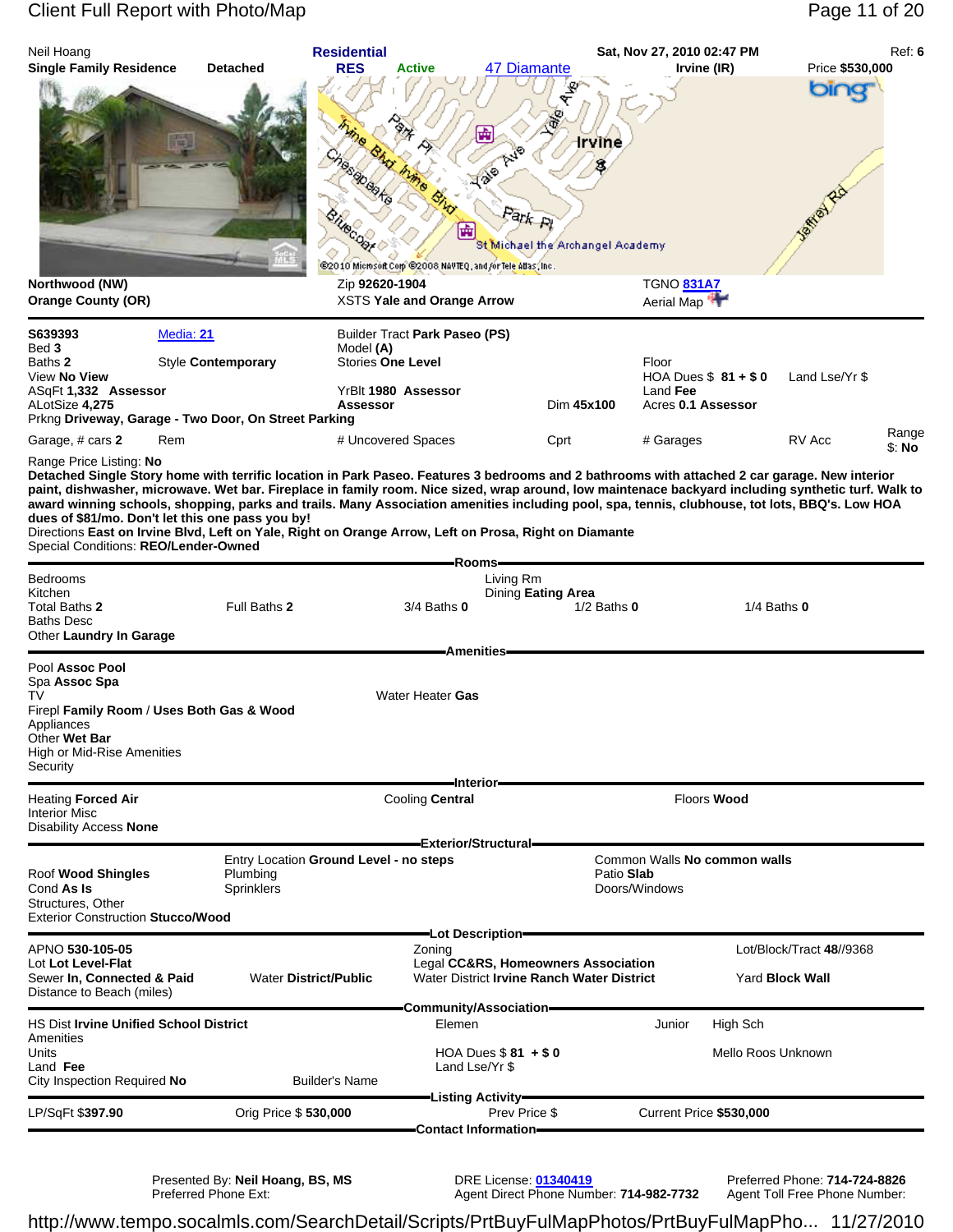### Client Full Report with Photo/Map **Page 12 of 20** Page 12 of 20

Preferred Fax: **714-636-1978** Mobile Phone: **714-982-7732** Pager: **714-724-8812** Blog: **www.TravelVietnamNetwork.com**<br>Website address: **www.BestHomeINC.com** Primary e-mail address: **neilhoang@yahoo.com** Website address: **www.BestHomeINC.com** Office Name: **Mac 1 Funding**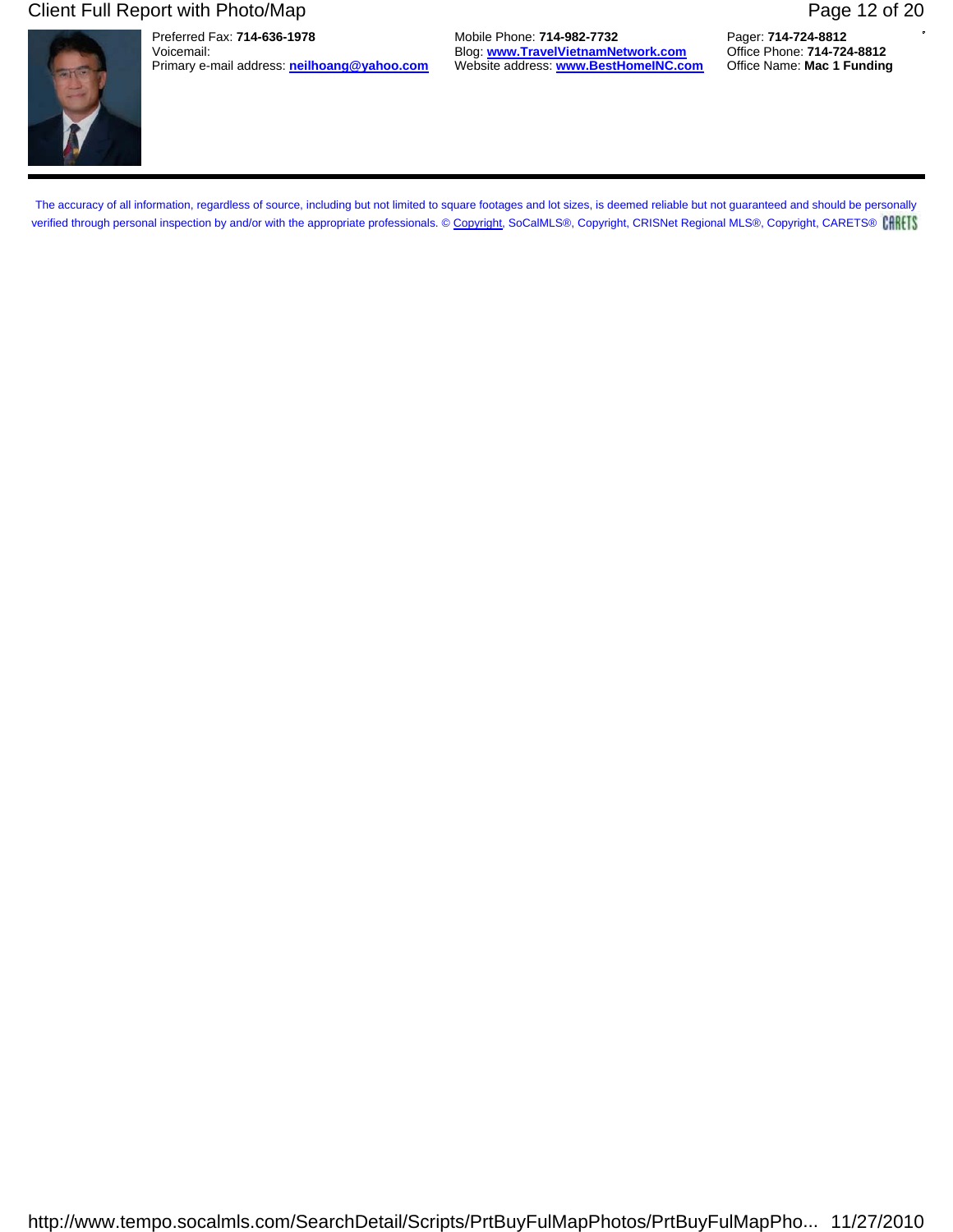### Client Full Report with Photo/Map **Page 13 of 20** Page 13 of 20

| Neil Hoang<br><b>Single Family Residence</b>                                                                                                                                                                                                                                                                                                                                                                                                                                                                                                                                                                                                                                                                                                                                                                                                 | <b>Detached</b>         | <b>Residential</b><br><b>RES</b><br><b>Active</b>                                                                      | 14931 Piper Cir                                                                                   | Sat, Nov 27, 2010 02:47 PM                                                              | Irvine (IR)                         | Price \$539,000*                                 | Ref: 7          |
|----------------------------------------------------------------------------------------------------------------------------------------------------------------------------------------------------------------------------------------------------------------------------------------------------------------------------------------------------------------------------------------------------------------------------------------------------------------------------------------------------------------------------------------------------------------------------------------------------------------------------------------------------------------------------------------------------------------------------------------------------------------------------------------------------------------------------------------------|-------------------------|------------------------------------------------------------------------------------------------------------------------|---------------------------------------------------------------------------------------------------|-----------------------------------------------------------------------------------------|-------------------------------------|--------------------------------------------------|-----------------|
| El Camino Real (EC)                                                                                                                                                                                                                                                                                                                                                                                                                                                                                                                                                                                                                                                                                                                                                                                                                          |                         | @2010 Microsoft Corp @2008 NAVTEQ, and for Tele Atlas, Inc. The<br>Zip 92604-2717                                      | Como<br>Deerfeld                                                                                  | Rafaal St<br>⊞<br><b>Irvine</b><br>S.<br>enado<br>Middle<br>βchool<br><b>TGNO 860F2</b> | El Gamino<br><b>Real Elementary</b> | ога<br><b>Heritage Rar</b><br>圃<br>್ರಾ<br>School |                 |
| <b>Orange County (OR)</b>                                                                                                                                                                                                                                                                                                                                                                                                                                                                                                                                                                                                                                                                                                                                                                                                                    |                         | <b>XSTS Culver &amp; Walnut</b>                                                                                        |                                                                                                   | Aerial Map                                                                              |                                     |                                                  |                 |
| U10004156<br>Bed 3<br>Baths 2<br>View No View<br>ASqFt 1,492 Assessor<br>ALotSize 5,904<br>Prkng Direct Garage Access, Driveway - Concrete, Garage - Single Door, Garage Attached                                                                                                                                                                                                                                                                                                                                                                                                                                                                                                                                                                                                                                                            | Media: 1<br>Style Ranch | <b>Builder Tract Greentree (GT)</b><br>Model (O)<br><b>Stories One Level</b><br>YrBlt 1974 Assessor<br><b>Assessor</b> | Dim                                                                                               | Floor<br>HOA Dues \$187 + \$0<br>Land Fee<br>Acres                                      |                                     | Land Lse/Yr \$                                   |                 |
| Garage, # cars 2 A                                                                                                                                                                                                                                                                                                                                                                                                                                                                                                                                                                                                                                                                                                                                                                                                                           | Rem                     | # Uncovered Spaces                                                                                                     | Cprt                                                                                              | # Garages                                                                               |                                     | RV Acc                                           | Range<br>\$: No |
| Range Price Listing: No<br>Greentree community / Priced below last sale for same model. Sellers are relocating and must sell this home quickly.Desirable corner, single story<br>floorplan. Master bedroom with huge closet and wood floors. Light & bright family kitchen w/center island. Travertine/Marble like floors in<br>livingroom, halls and family kitchen. Slider to backyard off kitchen/familyroom. nice backyard with citrus/fruit trees. Property has been rental since<br>purchased so cleanup is in progress. Greentree school is less than 100 yards away. Property is being SOLD in its present 'As-IS' condition.<br>Directions Located at the south east corner of Culver and Walnut. GPS or Mapquest for detailed directions.<br>Special Conditions: Standard Sale or Lease/None<br>Bedrooms Main Floor Master Bedroom |                         |                                                                                                                        | -Rooms-<br>Living Rm Living Room                                                                  |                                                                                         |                                     |                                                  |                 |
| Kitchen<br>Total Baths 2<br><b>Baths Desc</b><br>Other                                                                                                                                                                                                                                                                                                                                                                                                                                                                                                                                                                                                                                                                                                                                                                                       | Full Baths 1            | 3/4 Baths 1                                                                                                            | Dining Family Kitchen<br><b>Amenities</b>                                                         | $1/2$ Baths $0$                                                                         |                                     | $1/4$ Baths $0$                                  |                 |
| Pool Assoc Pool<br>Spa Assoc Spa<br>TV<br>Firepl Living Room / Brick / Gas Starter, Uses Both Gas & Wood<br>Appliances<br>Other<br>High or Mid-Rise Amenities<br>Security                                                                                                                                                                                                                                                                                                                                                                                                                                                                                                                                                                                                                                                                    |                         | Water Heater Gas, Strapped                                                                                             |                                                                                                   |                                                                                         |                                     |                                                  |                 |
| <b>Heating Central</b><br><b>Interior Misc</b><br>Disability Access No Interior Steps                                                                                                                                                                                                                                                                                                                                                                                                                                                                                                                                                                                                                                                                                                                                                        | Cooling Central         |                                                                                                                        | -Interior-<br>Floors Ceramic Tile, Hardwood - Partial, Marble, Travertine<br>Exterior/Structural= |                                                                                         |                                     |                                                  |                 |
| Roof Composition/Shingle<br>Cond<br>Structures, Other<br><b>Exterior Construction Hard Coat Stucco, Stucco/Wood</b>                                                                                                                                                                                                                                                                                                                                                                                                                                                                                                                                                                                                                                                                                                                          | Plumbing                | Entry Location Ground Level w/steps<br>Sprinklers Front, Rear                                                          |                                                                                                   | Patio Concrete Slab<br>Doors/Windows                                                    | Common Walls No common walls        |                                                  |                 |
| APNO 449-343-12<br>Lot<br>Sewer In, Connected & Paid                                                                                                                                                                                                                                                                                                                                                                                                                                                                                                                                                                                                                                                                                                                                                                                         |                         | <b>Water District/Public</b>                                                                                           | =Lot Description=<br>Zoning<br>Legal<br><b>Water District</b>                                     |                                                                                         | Lot/Block/Tract 34//7302<br>Yard    |                                                  |                 |
| Distance to Beach (miles)                                                                                                                                                                                                                                                                                                                                                                                                                                                                                                                                                                                                                                                                                                                                                                                                                    |                         |                                                                                                                        | Community/Association=                                                                            |                                                                                         |                                     |                                                  |                 |
| <b>HS Dist Irvine Unified School District</b><br>Amenities                                                                                                                                                                                                                                                                                                                                                                                                                                                                                                                                                                                                                                                                                                                                                                                   |                         |                                                                                                                        | Elemen                                                                                            |                                                                                         | Junior                              | High Sch                                         |                 |
| Units<br>Land Fee<br>City Inspection Required No                                                                                                                                                                                                                                                                                                                                                                                                                                                                                                                                                                                                                                                                                                                                                                                             |                         | <b>Builder's Name</b>                                                                                                  | HOA Dues $$187 + $0$<br>Land Lse/Yr \$                                                            |                                                                                         |                                     | Mello Roos No                                    |                 |
| LP/SqFt \$361.26                                                                                                                                                                                                                                                                                                                                                                                                                                                                                                                                                                                                                                                                                                                                                                                                                             | Orig Price \$579,000    |                                                                                                                        | -Listing Activity-<br>Prev Price \$549,000                                                        |                                                                                         | Current Price \$539,000             |                                                  |                 |
|                                                                                                                                                                                                                                                                                                                                                                                                                                                                                                                                                                                                                                                                                                                                                                                                                                              |                         |                                                                                                                        | <b>Contact Information-</b>                                                                       |                                                                                         |                                     |                                                  |                 |

Presented By: **Neil Hoang, BS, MS** DRE License: **01340419** Preferred Phone: **714-724-8826**

Preferred Phone Ext: Agent Direct Phone Number: **714-982-7732** Agent Toll Free Phone Number: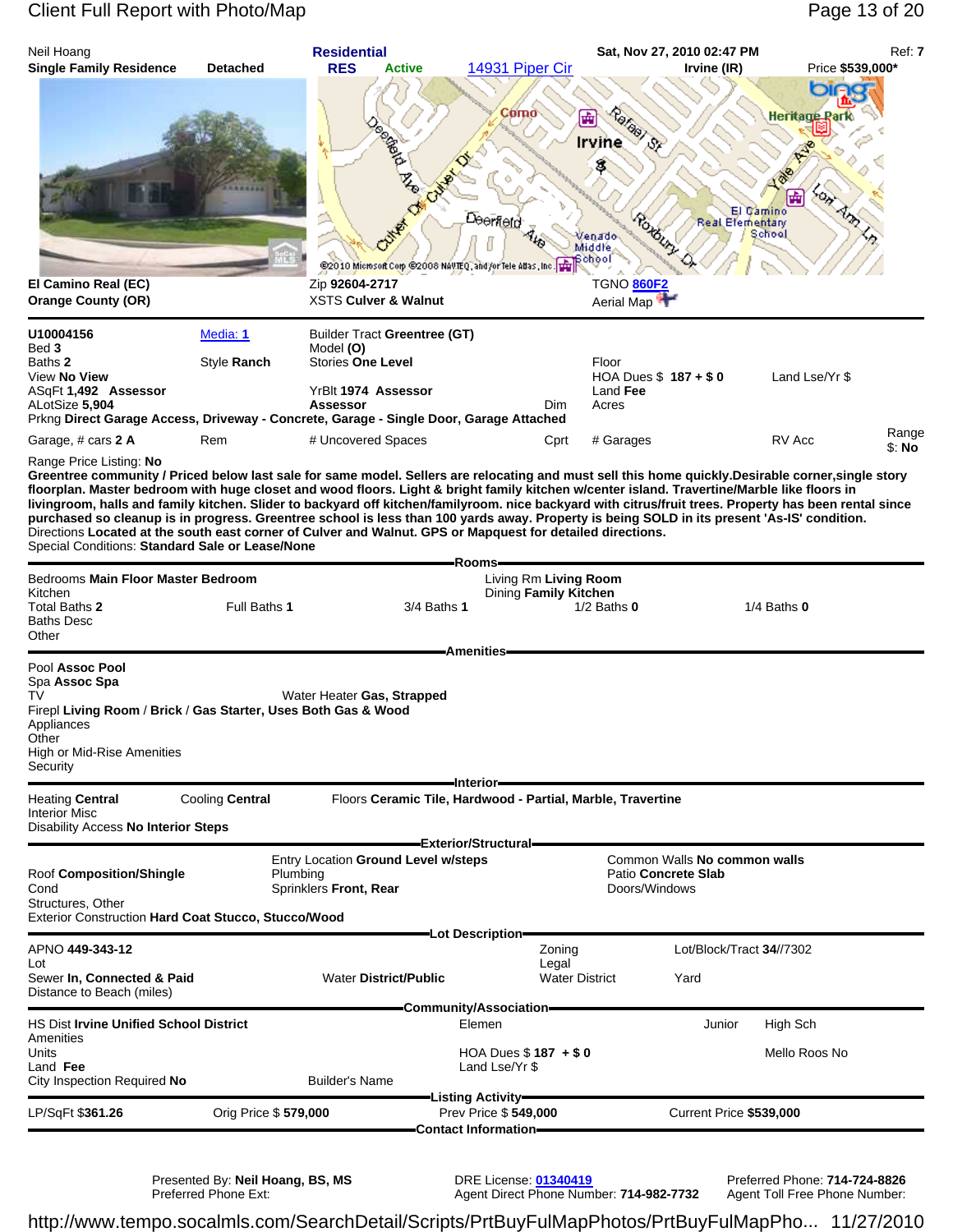### Client Full Report with Photo/Map **Page 14 of 20** Page 14 of 20

Preferred Fax: **714-636-1978** Mobile Phone: **714-982-7732** Pager: **714-724-8812** Blog: **www.TravelVietnamNetwork.com**<br>Website address: **www.BestHomeINC.com** Primary e-mail address: **neilhoang@yahoo.com** Website address: **www.BestHomeINC.com** Office Name: **Mac 1 Funding**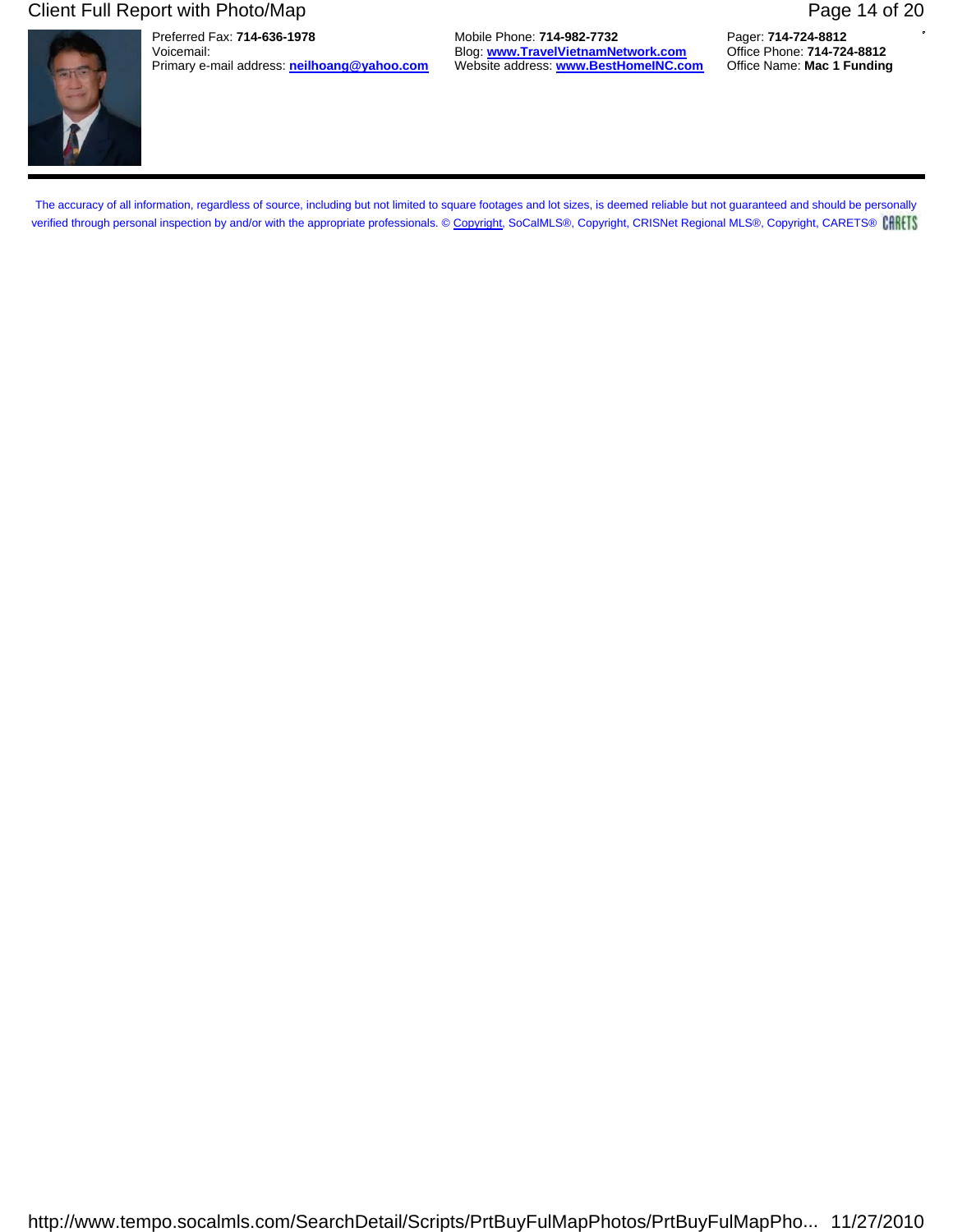# Client Full Report with Photo/Map **Page 15 of 20** Page 15 of 20

| Neil Hoang                                                                                                                                                                                                 |                                                                                                                                                                                                                                                                                                                                                                                                                                                                                                                                                                                                           | <b>Residential</b>                                |                                                                                                                         |                                                                                       | Sat, Nov 27, 2010 02:47 PM                                                                            |                                                | Ref: 8          |
|------------------------------------------------------------------------------------------------------------------------------------------------------------------------------------------------------------|-----------------------------------------------------------------------------------------------------------------------------------------------------------------------------------------------------------------------------------------------------------------------------------------------------------------------------------------------------------------------------------------------------------------------------------------------------------------------------------------------------------------------------------------------------------------------------------------------------------|---------------------------------------------------|-------------------------------------------------------------------------------------------------------------------------|---------------------------------------------------------------------------------------|-------------------------------------------------------------------------------------------------------|------------------------------------------------|-----------------|
| <b>Single Family Residence</b><br>El Camino Real (EC)                                                                                                                                                      | <b>Detached</b>                                                                                                                                                                                                                                                                                                                                                                                                                                                                                                                                                                                           | <b>RES</b><br><b>Active</b><br>Zip 92604-         | 4871 Lindstrom Ave<br>Real Elementary<br>Rotain<br>Alva<br>@2010 Microsoft Corp. @2008 NAVTEQ; and /or Tele Atlas, Inc. | San<br>Am<br>Irvine<br>8<br>San Rankwood Ave                                          | Irvine (IR)<br><b>Light</b><br><b>Yentrage</b><br>Walnut<br>ALA<br>$\phi_2$<br>E<br>TGNO <b>860g3</b> | Price \$540,000*<br>Oir<br>ROGSBYBIF<br>圈<br>Þ |                 |
| <b>Orange County (OR)</b>                                                                                                                                                                                  |                                                                                                                                                                                                                                                                                                                                                                                                                                                                                                                                                                                                           | <b>XSTS Walnut / Yale</b>                         |                                                                                                                         |                                                                                       | Aerial Map                                                                                            |                                                |                 |
| P726272<br>Bed 3<br>Baths 2<br>View No View<br>ASqFt 1,653 Assessor<br>ALotSize 5,550<br>Prkng Driveway, Garage Attached                                                                                   | Media: 7<br>Style Contemporary                                                                                                                                                                                                                                                                                                                                                                                                                                                                                                                                                                            | Model (-)<br><b>Stories One Level</b><br>Assessor | Builder Tract El Camino Glen (CH)<br>YrBlt 1970 Assessor                                                                | Floor<br>Dim<br>Acres                                                                 | HOA Dues $$0 + $0$<br>Land Fee                                                                        | Land Lse/Yr \$                                 |                 |
| Garage, # cars 2 A                                                                                                                                                                                         | Rem                                                                                                                                                                                                                                                                                                                                                                                                                                                                                                                                                                                                       | # Uncovered Spaces                                |                                                                                                                         | Cprt                                                                                  | # Garages                                                                                             | RV Acc                                         | Range<br>\$: No |
| Directions WALNUT / YALE<br>Bedrooms All Bedrooms Down<br>Kitchen<br>Total Baths 2<br><b>Baths Desc</b>                                                                                                    | SHORT SALE!!! BEAUTIFUL LARGEST SINGLE STORY FLOOR PLAN IN TRACT. 3 BEDROOM + DEN, 2 BATH.SPA IN MASTERBATHROOM.<br>FORMAL LIVING ROOM, BEAUTIFUL WOOD FLOOR THROUGH OUT THE HOUSE, CATHEDRAL CEILING, 2 FIREPLACES. LARGE OPEN FAMILY<br>ROOM/KITCHEN COMBINATION WITH LOTS OF WINDOWS AND GRANITE KITCHEN COUNTER TOP. CENTRAL HEAT/AC. 5YEAR OLD<br>ROOF,STONE HARDSCAPE EXTENDS TO THE GREAT BACKYARD & PATIO. MANY OTHER ADDED VALUE AMMENITIES. DON'S MISS THIS VERY<br><b>CLEAN READY TO MOVE-IN BEAUTIFUL HOME!!!</b><br>Special Conditions: Short Sale/Subj to Lender Approval**<br>Full Baths 2 |                                                   | -Rooms-<br>$3/4$ Baths $0$                                                                                              | Living Rm Living Rm Entrance<br>Dining Breakfast Nook, Eating Area<br>$1/2$ Baths $0$ |                                                                                                       | $1/4$ Baths $0$                                |                 |
| Other                                                                                                                                                                                                      |                                                                                                                                                                                                                                                                                                                                                                                                                                                                                                                                                                                                           |                                                   | <b>Amenities</b>                                                                                                        |                                                                                       |                                                                                                       |                                                |                 |
| Pool No Pool<br>Spa No Spa<br>TV<br>Appliances Built-In Electric Range<br>Other<br><b>High or Mid-Rise Amenities</b><br><b>Heating Forced Air</b><br><b>Interior Misc</b><br><b>Disability Access None</b> | Firepl Family Room, Master Bedroom / Free Standing / Uses Both Gas & Wood<br>Security Automatic Fire Sprinkler System Throughout<br>Cooling Central                                                                                                                                                                                                                                                                                                                                                                                                                                                       |                                                   | <b>Water Heater</b><br>-Interior-<br>Floors Carpet - Partial, Ceramic Tile, Hardwood - Partial                          |                                                                                       |                                                                                                       |                                                |                 |
|                                                                                                                                                                                                            | Entry Location Ground Level - no steps                                                                                                                                                                                                                                                                                                                                                                                                                                                                                                                                                                    |                                                   | Exterior/Structural-                                                                                                    | <b>Common Walls</b>                                                                   |                                                                                                       |                                                |                 |
| Roof Metal<br>Cond<br>Structures, Other<br><b>Exterior Construction Stone, Stucco</b>                                                                                                                      | Plumbing<br>Sprinklers Front, Rear                                                                                                                                                                                                                                                                                                                                                                                                                                                                                                                                                                        |                                                   |                                                                                                                         | Patio Concrete Slab                                                                   | Doors/Windows French Doors                                                                            |                                                |                 |
| APNO 449-072-13                                                                                                                                                                                            |                                                                                                                                                                                                                                                                                                                                                                                                                                                                                                                                                                                                           |                                                   | -Lot Description-                                                                                                       | Zoning                                                                                | Lot/Block/Tract 82//0                                                                                 |                                                |                 |
| Lot<br>Sewer In, Connected & Paid<br>Distance to Beach (miles)                                                                                                                                             |                                                                                                                                                                                                                                                                                                                                                                                                                                                                                                                                                                                                           | <b>Water District/Public</b>                      |                                                                                                                         | Legal<br><b>Water District</b>                                                        | Yard                                                                                                  |                                                |                 |
| <b>HS Dist Irvine Unified School District</b>                                                                                                                                                              |                                                                                                                                                                                                                                                                                                                                                                                                                                                                                                                                                                                                           | Elemen                                            | =Community/Association=                                                                                                 | <b>Junior VANADO</b>                                                                  |                                                                                                       | High Sch <b>IRVINE HIGH</b>                    |                 |
| Amenities<br>Units<br>Land Fee<br>City Inspection Required No                                                                                                                                              |                                                                                                                                                                                                                                                                                                                                                                                                                                                                                                                                                                                                           | Builder's Name                                    | HOA Dues $$0 + $0$<br>Land Lse/Yr \$                                                                                    |                                                                                       | Mello Roos No                                                                                         |                                                |                 |
| LP/SqFt \$326.68                                                                                                                                                                                           | Orig Price \$560,000                                                                                                                                                                                                                                                                                                                                                                                                                                                                                                                                                                                      |                                                   | -Listing Activity-<br>Prev Price \$530,000                                                                              |                                                                                       | Current Price \$540,000                                                                               |                                                |                 |
|                                                                                                                                                                                                            |                                                                                                                                                                                                                                                                                                                                                                                                                                                                                                                                                                                                           |                                                   | Contact Information-                                                                                                    |                                                                                       |                                                                                                       |                                                |                 |

Presented By: Neil Hoang, BS, MS DRE License: 01340419 Preferred Phone: 714-724-8826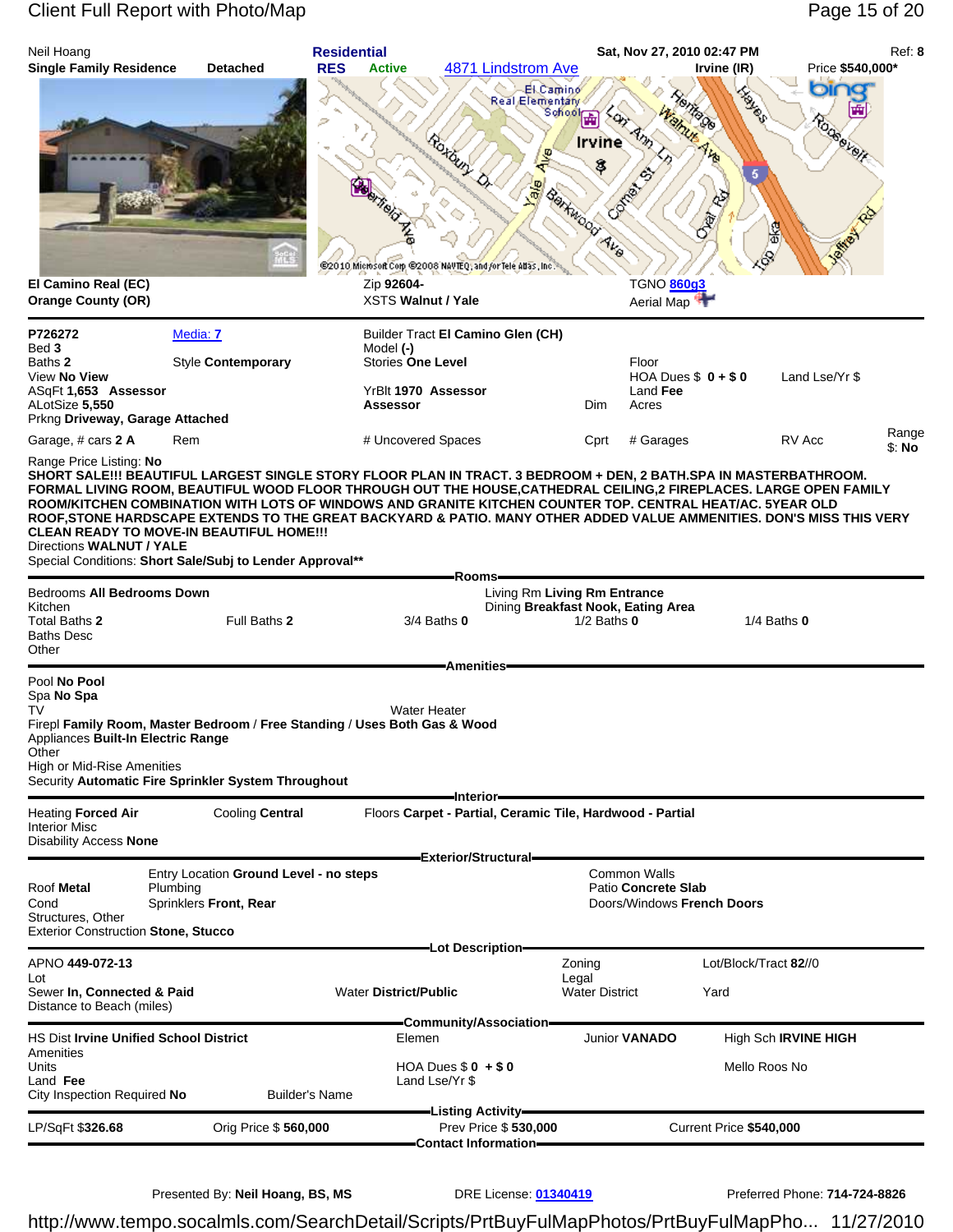### Client Full Report with Photo/Map **Page 16 of 20** Page 16 of 20



Primary e-mail address: **neilhoang@yahoo.com** 

Preferred Phone Ext: **Agent Direct Phone Number: 714-982-7732** Agent Toll Free Phone Number: **Preferred Fax: 714-636-1978** Agent Mobile Phone: **714-982-7732** Pager: **714-724-8812** Preferred Fax: **714-636-1978** Mobile Phone: **714-982-7732** Pager: **714-724-8812** Voicemail: Blog: **www.TravelVietnamNetwork.com** Office Phone: **714-724-8812**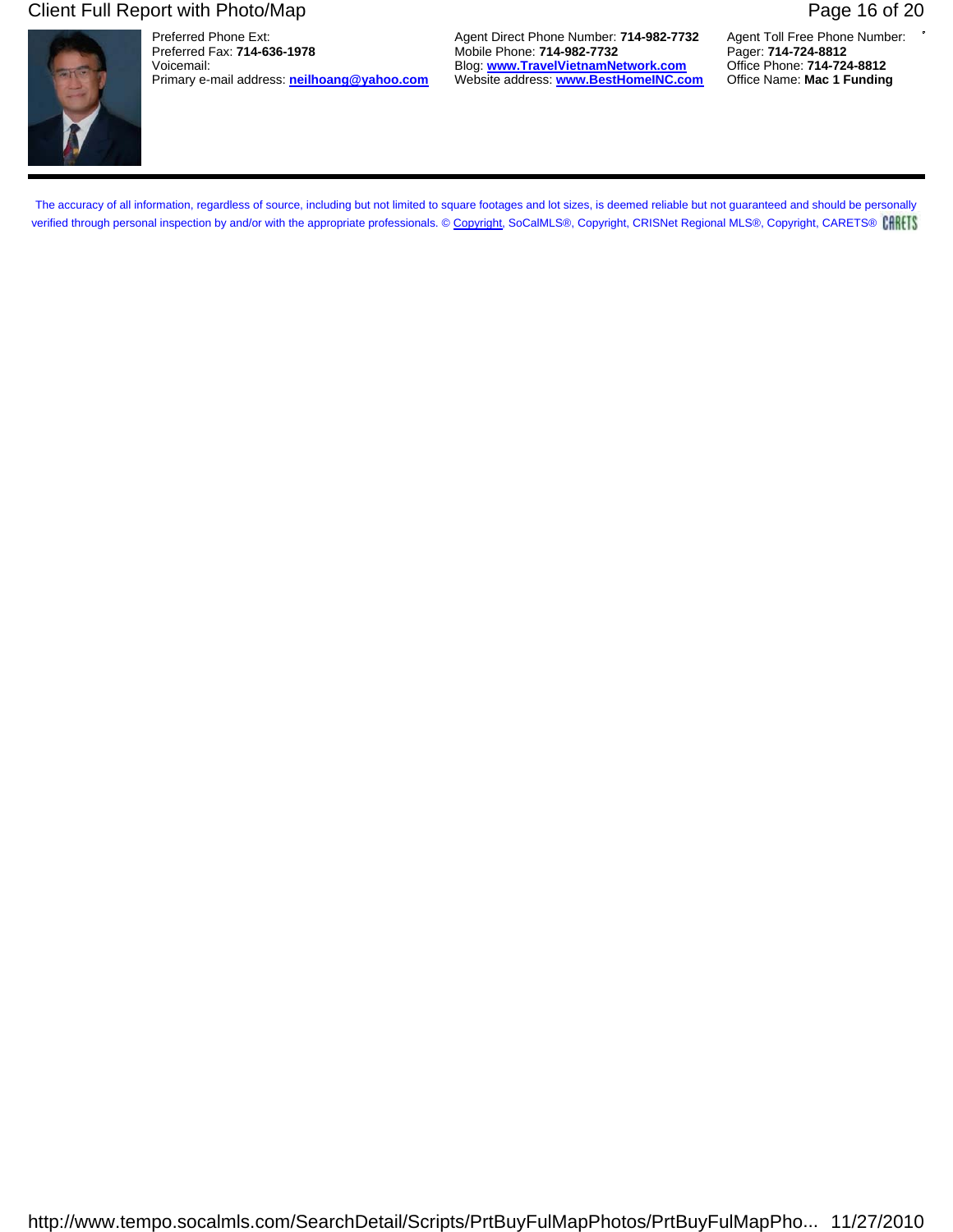### Client Full Report with Photo/Map Page 17 of 20



http://www.tempo.socalmls.com/SearchDetail/Scripts/PrtBuyFulMapPhotos/PrtBuyFulMapPho... 11/27/2010

Voicemail: Blog: **www.TravelVietnamNetwork.com** Office Phone: **714-724-8812**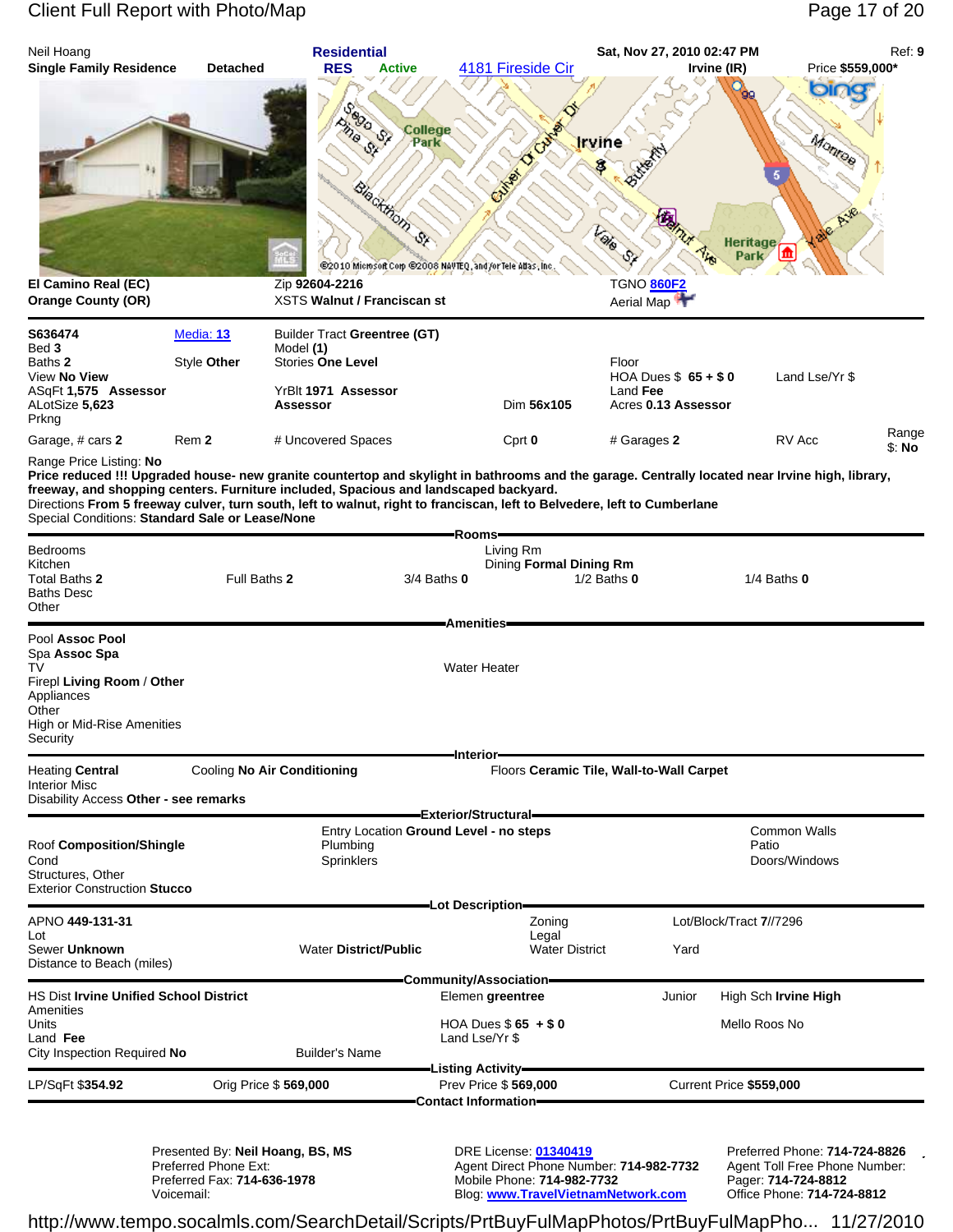### Client Full Report with Photo/Map **Page 18 of 20** Page 18 of 20

Primary e-mail address: **neilhoang@yahoo.com** Website address: **www.BestHomeINC.com** Office Name: **Mac 1 Funding**

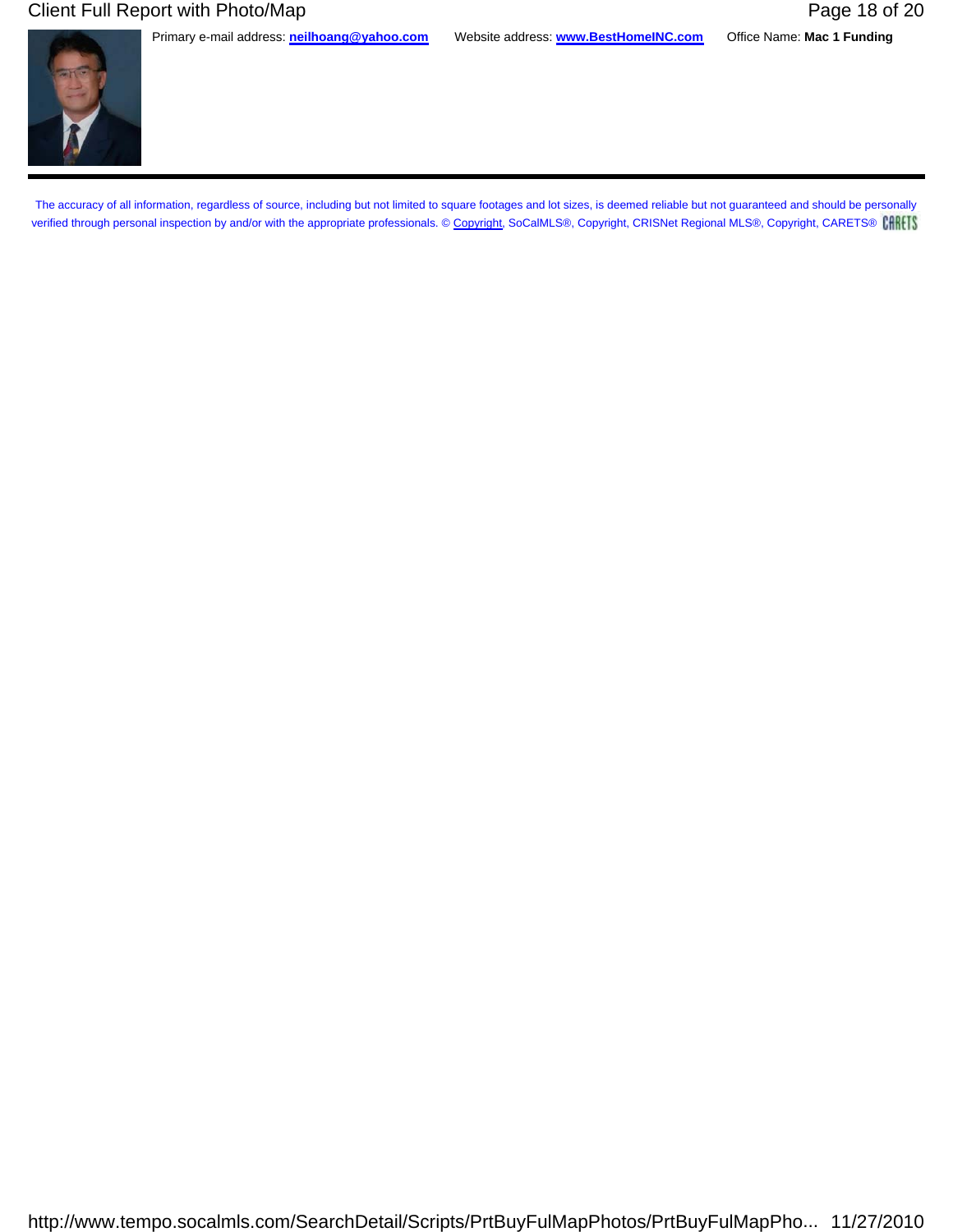## Client Full Report with Photo/Map **Page 19 of 20** Page 19 of 20

| Neil Hoang<br><b>Single Family Residence</b>                                                                                                                              | <b>Detached</b>      | <b>Residential</b><br><b>RES</b>                                                 | <b>Active</b><br>31 Potomac                                                                                                                                                                                                    | Sat, Nov 27, 2010 02:47 PM<br>Irvine (IR)                       | Price \$559,000                                    | Ref: 10         |
|---------------------------------------------------------------------------------------------------------------------------------------------------------------------------|----------------------|----------------------------------------------------------------------------------|--------------------------------------------------------------------------------------------------------------------------------------------------------------------------------------------------------------------------------|-----------------------------------------------------------------|----------------------------------------------------|-----------------|
| Northwood (NW)<br><b>Orange County (OR)</b>                                                                                                                               |                      | Zip 92620-3255<br>XSTS oouthwood/yale                                            | Cieveland.<br>rabuco Rd<br>Trabuco Rd<br><b>Morro</b> s<br>@2010 Microsoft Corp @2008 NAVTEQ, and /or Tele Atlas, Inc.                                                                                                         | Irvine<br>Grant<br>惶<br>ale<br>TGNO 860H1<br>Aerial Map         | Ave Brytin<br>columbus<br><b>Lastico</b> od<br>426 |                 |
| S621995                                                                                                                                                                   | Media: 6             | Builder Tract Glen (NW) (GL)                                                     |                                                                                                                                                                                                                                |                                                                 |                                                    |                 |
| Bed 3<br>Baths 3<br>View No View<br>ASqFt 1,300 Assessor<br>ALotSize 3,500<br>Prkng                                                                                       | Style Cottage        | Model (b)<br><b>Stories Two Levels</b><br>YrBlt 1985 Assessor<br><b>Assessor</b> | Dim                                                                                                                                                                                                                            | Floor<br>HOA Dues $$95 + $0$<br>Land Fee<br>Acres 0.08 Assessor | Land Lse/Yr \$                                     |                 |
| Garage, # cars 2                                                                                                                                                          | Rem                  | # Uncovered Spaces                                                               | Cprt                                                                                                                                                                                                                           | # Garages                                                       | RV Acc                                             | Range<br>\$: No |
| Directions north of Trabuco, east of yale<br>Special Conditions: Standard Sale or Lease/None<br><b>Bedrooms</b><br>Kitchen<br>Total Baths 3<br><b>Baths Desc</b><br>Other | Full Baths 3         |                                                                                  | room. Title floor in three bath room and kitchen. Light and bright, inside location not back any street. Excellent Northwood high school district.<br>Rooms <del>-</del><br>Living Rm<br>Dining Eating Area<br>$3/4$ Baths $0$ | $1/2$ Baths $0$                                                 | $1/4$ Baths $0$                                    |                 |
| Pool Assoc Pool<br>Spa Assoc Spa<br>TV<br>Firepl Living Room / Gas Log Fireplace / Uses Both Gas & Wood<br>Appliances<br>Other<br>High or Mid-Rise Amenities<br>Security  |                      |                                                                                  | <b>Amenities-</b><br><b>Water Heater</b>                                                                                                                                                                                       |                                                                 |                                                    |                 |
| <b>Heating Forced Air</b><br>Interior Misc<br><b>Disability Access None</b>                                                                                               |                      | Cooling Central                                                                  | ∙Interior <del>–</del>                                                                                                                                                                                                         | Floors Carpet - Partial, Laminate                               |                                                    |                 |
| Roof Composition/Shingle<br>Cond<br>Structures, Other<br><b>Exterior Construction Stucco</b>                                                                              |                      | Plumbina<br>Sprinklers                                                           | Exterior/Structural=<br>Entry Location Ground Level - no steps                                                                                                                                                                 |                                                                 | <b>Common Walls</b><br>Patio<br>Doors/Windows      |                 |
| APNO 529-312-03<br>Lot<br>Sewer In Street Paid<br>Distance to Beach (miles)                                                                                               |                      | <b>Water District/Public</b>                                                     | Lot Description-<br>Zoning<br>Legal<br><b>Water District</b>                                                                                                                                                                   | Yard                                                            | Lot/Block/Tract 82//12058                          |                 |
| <b>HS Dist Irvine Unified School District</b>                                                                                                                             |                      |                                                                                  | Community/Association=<br>Elemen                                                                                                                                                                                               | Junior                                                          | High Sch northwood                                 |                 |
| Amenities<br>Units<br>Land Fee<br>City Inspection Required No                                                                                                             |                      | <b>Builder's Name</b>                                                            | HOA Dues $$95 + $0$<br>Land Lse/Yr \$                                                                                                                                                                                          |                                                                 | Mello Roos No                                      |                 |
| LP/SqFt \$430.00                                                                                                                                                          | Orig Price \$559,000 |                                                                                  | -Listing Activity-<br>Prev Price \$                                                                                                                                                                                            | Current Price \$559,000                                         |                                                    |                 |
|                                                                                                                                                                           |                      |                                                                                  | Contact Information-                                                                                                                                                                                                           |                                                                 |                                                    |                 |

Presented By: **Neil Hoang, BS, MS** DRE License: **01340419** Preferred Phone: **714-724-8826** Preferred Phone Ext: Agent Direct Phone Number: **714-982-7732** Agent Toll Free Phone Number: Preferred Fax: **714-636-1978** Mobile Phone: **714-982-7732** Pager: **714-724-8812**